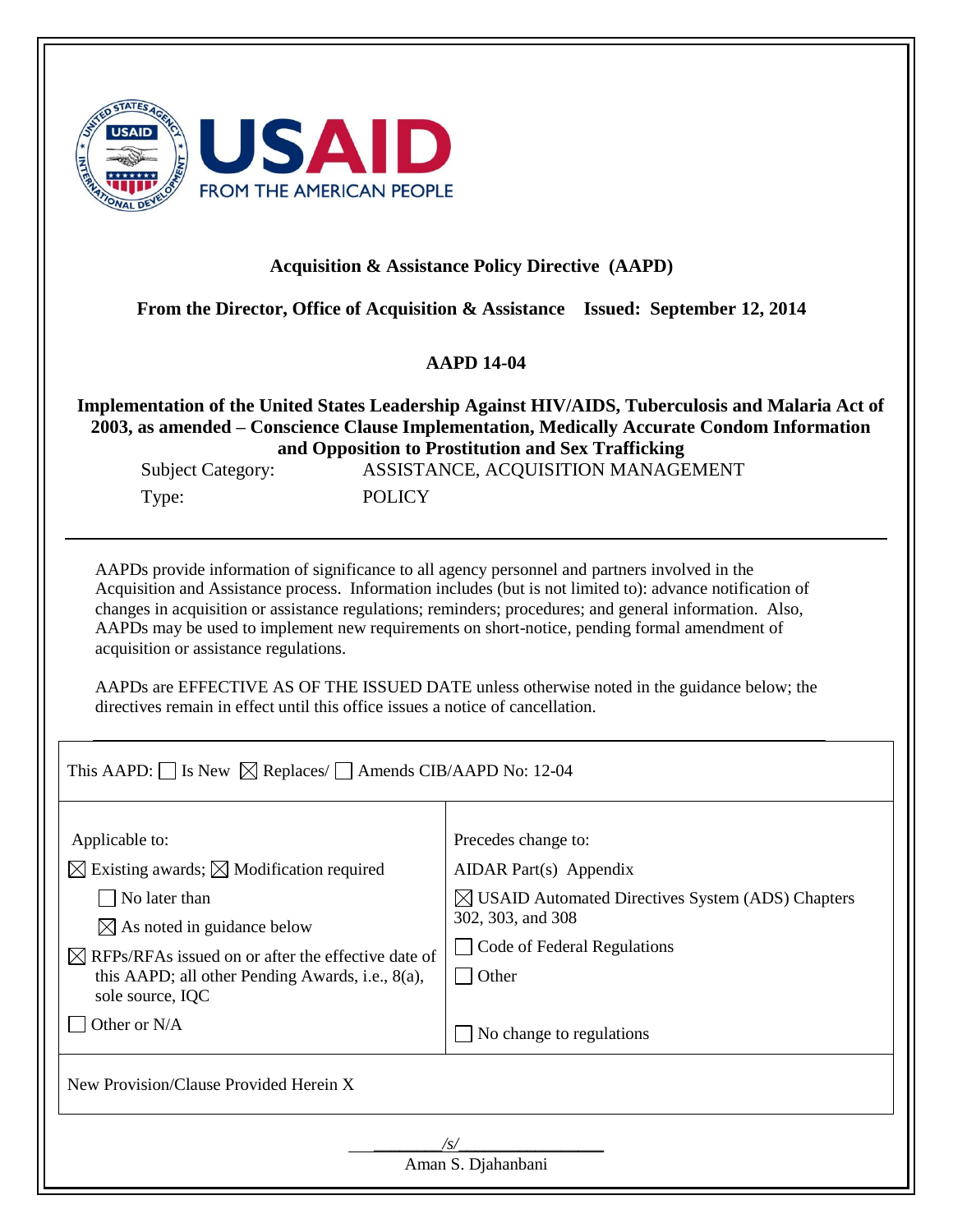# **1. PURPOSE:**

This Acquisition & Assistance Policy Directive (AAPD):

- A. Advises contracting officers (COs) and agreement officers (AOs) that ADS 302 USAID Direct Contracting, ADS 303 – Grants and Cooperative Agreements to Non-Governmental Organizations, and ADS 308 – Awards to Public International Organizations and the relevant Mandatory Reference documents, have been updated to incorporate revised contract clauses and assistance provisions previously contained in Acquisition & Assistance Policy Directive (AAPD) 12-04 and ADS 303, including:
	- Conscience Clause Implementation (February 2012);
	- Condoms (September 2014) (revised from AAPD 12-04 and ADS 303); and
	- Prohibitions on Promotion or Advocacy of the Legalization or Practice of Prostitution or Sex Trafficking (September 2014) (revised from AAPD 12-04 and ADS 303).
- B. Informs COs and AOs that while all contract clauses and assistance provisions have been incorporated into the relevant ADS chapters and Mandatory Reference documents, they are also provided in attachments A, B and C of this AAPD.
- C. Clarifies that:

(1) a U.S. non-governmental organization (NGO) that is a USAID recipient or contractor that receives funds for HIV/AIDS activities, whether a prime recipient or subrecipient, is exempt from the statutory requirement to have a policy opposing prostitution and sex trafficking;

(2) a non-U.S. NGO that is a USAID recipient or contractor that receives funds for HIV/AIDS activities, whether a prime recipient or subrecipient, is subject to the statutory requirement to have a policy opposing prostitution and sex trafficking unless exempted pursuant to Sections A.4(b), B. 2.(b) and C.4(b) in Attachments A, B and C; and

(3) a USAID recipient or contractor that receives funds for HIV/AIDS activities and is still subject to the statutory requirement to have a policy opposing prostitution and sex trafficking meets that requirement by signing a statement in its award that the recipient or contractor is opposed to the practices of prostitution and sex trafficking. The USAID recipient or contractor is not required to adopt a separate organizational policy opposing prostitution and sex trafficking.

D. Replaces and supersedes AAPD 12-04, in its entirety.

The clauses and provisions in the relevant Mandatory Reference documents of ADS 302, ADS 303 and ADS 308 impose funding restrictions that enable USAID to exercise administrative remedies should the awardee violate the United States Leadership Against HIV/AIDS, Tuberculosis, and Malaria Act of 2003, as amended, by not complying with the terms of the award.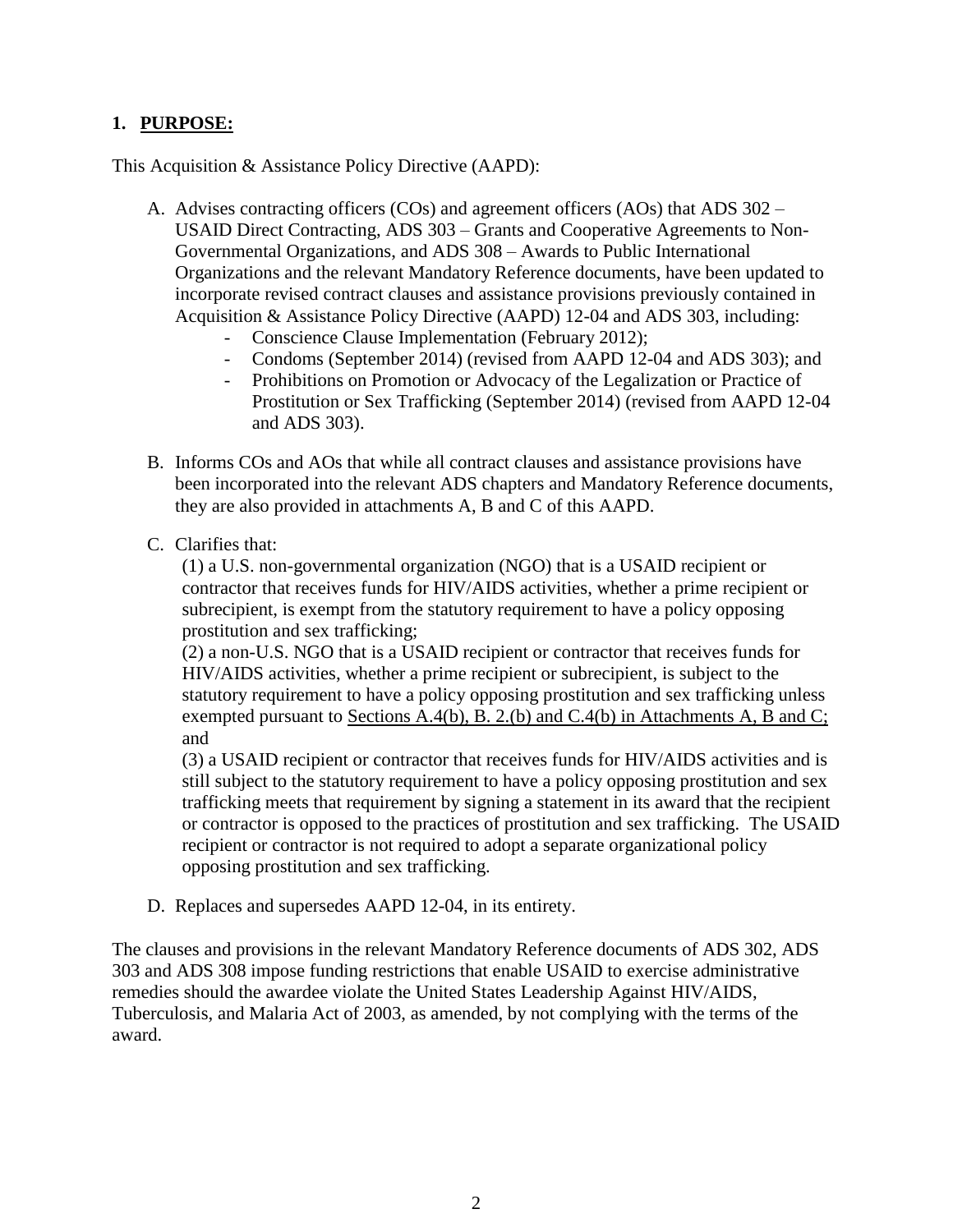#### **Required Actions:**

- (1) **Solicitations:** COs and AOs must include the solicitation provisions as prescribed in the applicability statement of the relevant Mandatory Reference documents in ADS 302, ADS 303 and ADS 308 in new acquisition or assistance solicitations that are issued on or after the effective date of this AAPD.
- (2) **New awards:** COs and AOs must include the contract clauses and assistance provisions as prescribed in the applicability statement of the relevant Mandatory Reference documents in ADS 302, ADS 303 and ADS 308 in new contracts, grants, and cooperative agreements that are executed on or after the effective date of this AAPD.
- (3) **Modifications/Amendments:** COs and AOs must replace all previous versions of the contract clauses and assistance provisions in existing instruments as prescribed in the applicability statement of the relevant Mandatory Reference documents in ADS 302, ADS 303 and ADS 308, when such instruments are bilaterally modified/amended for any reason on or after the effective date of this AAPD.

This modification/amendment must be bilateral (i.e., must be signed by the USAID CO/AO and the awardee). By signing the modification/amendment, the contractor or recipient agrees to be bound by the clause/provision requirements. Current contracts, grants, and cooperative agreements need not be modified/amended to include the new clauses or provision until they are bilaterally modified/amended for any purpose.

- (4) COs and AOs must consider the guidance regarding "Conscience Clause Objections" in Section 2.D.
- (5) COs and AOs must comply with the "Organizational Integrity Guidance" in Section 2.E.

## **2. GUIDANCE:**

## A. Conditions

COs and AOs must include the clauses/provisions as prescribed in the applicability statements of the relevant Mandatory Reference documents in ADS 302, ADS 303 and ADS 308 when obligating or intending to obligate (in the case of solicitations) FY04 or later funds made available for HIV/AIDS activities, regardless of the program account.

B. Personal Services Contracts (PSCs)

The special provisions in Attachment C do not apply to PSCs. During the period of their contracts, PSCs are considered federal employees for the purposes of **[18 USC 202\(A\)](http://frwebgate.access.gpo.gov/cgi-bin/getdoc.cgi?dbname=1994_uscode_suppl_4&docid=18usc202)**, **[5](http://ecfr.gpoaccess.gov/cgi/t/text/text-idx?c=ecfr&tpl=/ecfrbrowse/Title05/5cfr2635_main_02.tpl)  [CFR part 2635](http://ecfr.gpoaccess.gov/cgi/t/text/text-idx?c=ecfr&tpl=/ecfrbrowse/Title05/5cfr2635_main_02.tpl)**, and the **[USAID General Notice entitled "Employee Review of the](http://ecfr.gpoaccess.gov/cgi/t/text/text-idx?c=ecfr&sid=30a100aead005b38ee2454fabf878079&rgn=div5&view=text&node=48:5.0.1.8.34&idno=48)  [New Standards of Conduct."](http://ecfr.gpoaccess.gov/cgi/t/text/text-idx?c=ecfr&sid=30a100aead005b38ee2454fabf878079&rgn=div5&view=text&node=48:5.0.1.8.34&idno=48)**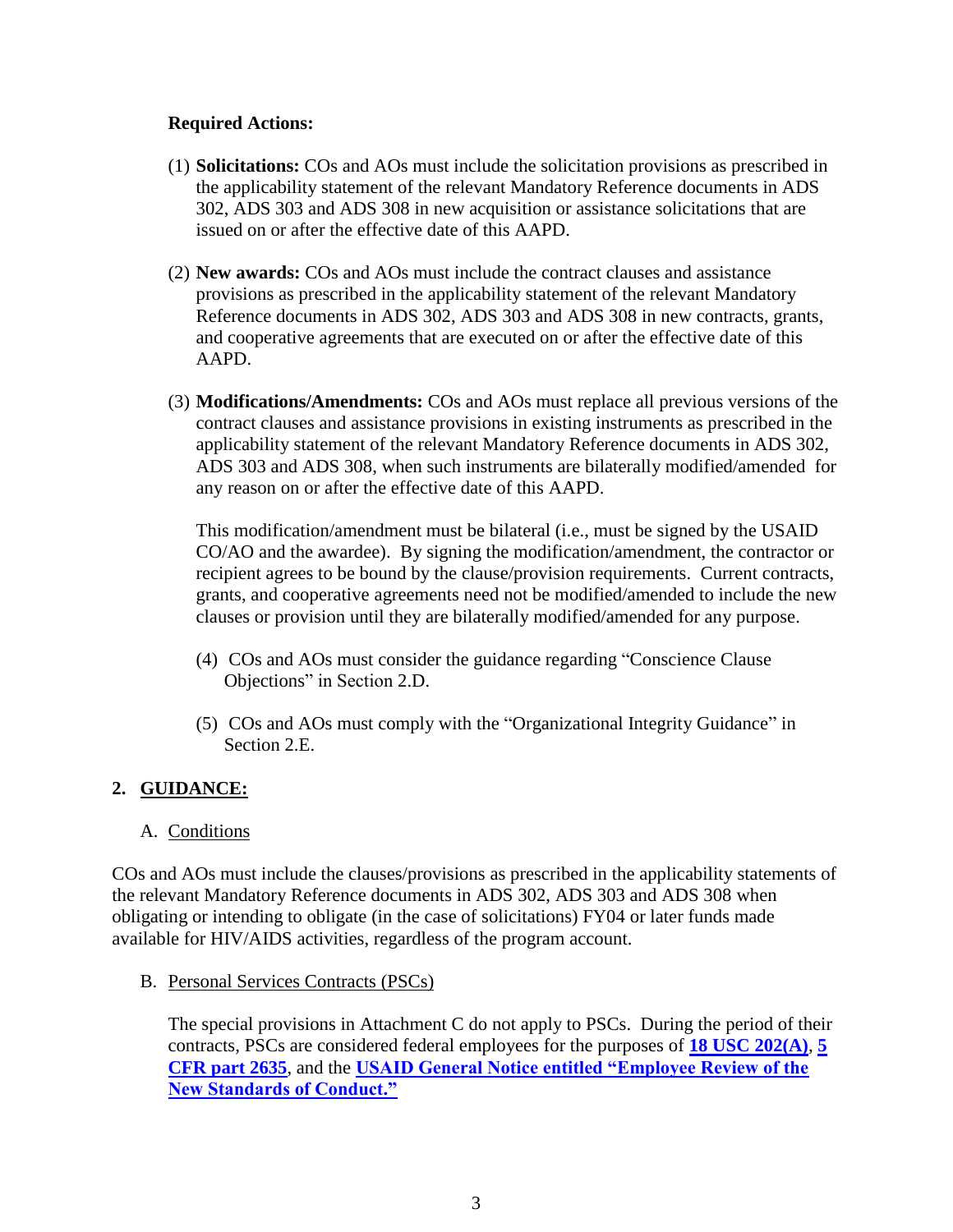## C. Grants under Contracts

In accordance with ADS 302.3.5.16, when a contract provides for the contractor to execute grants to NGOs (not-for-profits or for-profits), the CO must provide in the solicitation that the contractor must comply with the requirement to use the assistance provisions of this AAPD. The contractor must do this when awarding grants under its contract (in compliance with ADS 302.3.5.6(b)).

# D. Conscience Clause Objections

Operating units design solicitations following evidence-based and country-specific approaches to create the most effective program with the most efficient use of resources. Linkages and referrals – across HIV/AIDS services and between HIV/AIDS programs and other health or development programs – to create multisectoral or comprehensive programs are frequently programmatically appropriate in order to achieve desired health outcomes.

Under Sections A.1, A. 2, C.1 and C.2 in Attachments A and C, respectively, organizations shall not be required to endorse or utilize a multisectoral or comprehensive approach to combating HIV/AIDS or to endorse, utilize, make a referral to, become integrated with, or otherwise participate in any program or activity to which the organization has a religious or moral objection. For example, for moral or religious reasons, some organizations choose not to provide condoms or other contraceptives. To accommodate an organization's moral or religious objection as described in these sections, solicitations for HIV/AIDS programs must specify that an organization is eligible to compete for any funding opportunity as a prime partner, or as a leader or member of a consortium that comes together to compete for an award, even where the organization has a religious or moral objection to a specific activity or activities contemplated under the award. In organizing a consortium, members have flexibility to determine how to combine forces to provide comprehensive or integrated services.

Ultimately, an organization with a religious or moral objection may choose to submit an offer that does not respond to all of the specified activities. If such organization has properly notified the cognizant CO or AO of a religious or moral objection pursuant to the procedures set forth under Sections A.1(b) or C.1(b) in Attachments A and C, respectively, the offeror's proposal will be evaluated based on the activities for which a proposal is submitted, and will not be evaluated favorably or unfavorably due to the absence of a proposal addressing the activity(ies) to which it objected and which it thus omitted. The cognizant CO or AO must consult GC/A&A immediately after receiving notification of a religious or moral objection to activities in a solicitation. Depending on the specific nature of the religious or moral objection, which activities the applicant has an objection to implementing, and the design of the particular solicitation, GC will work with the relevant CO/AO and technical staff to identify an appropriate approach.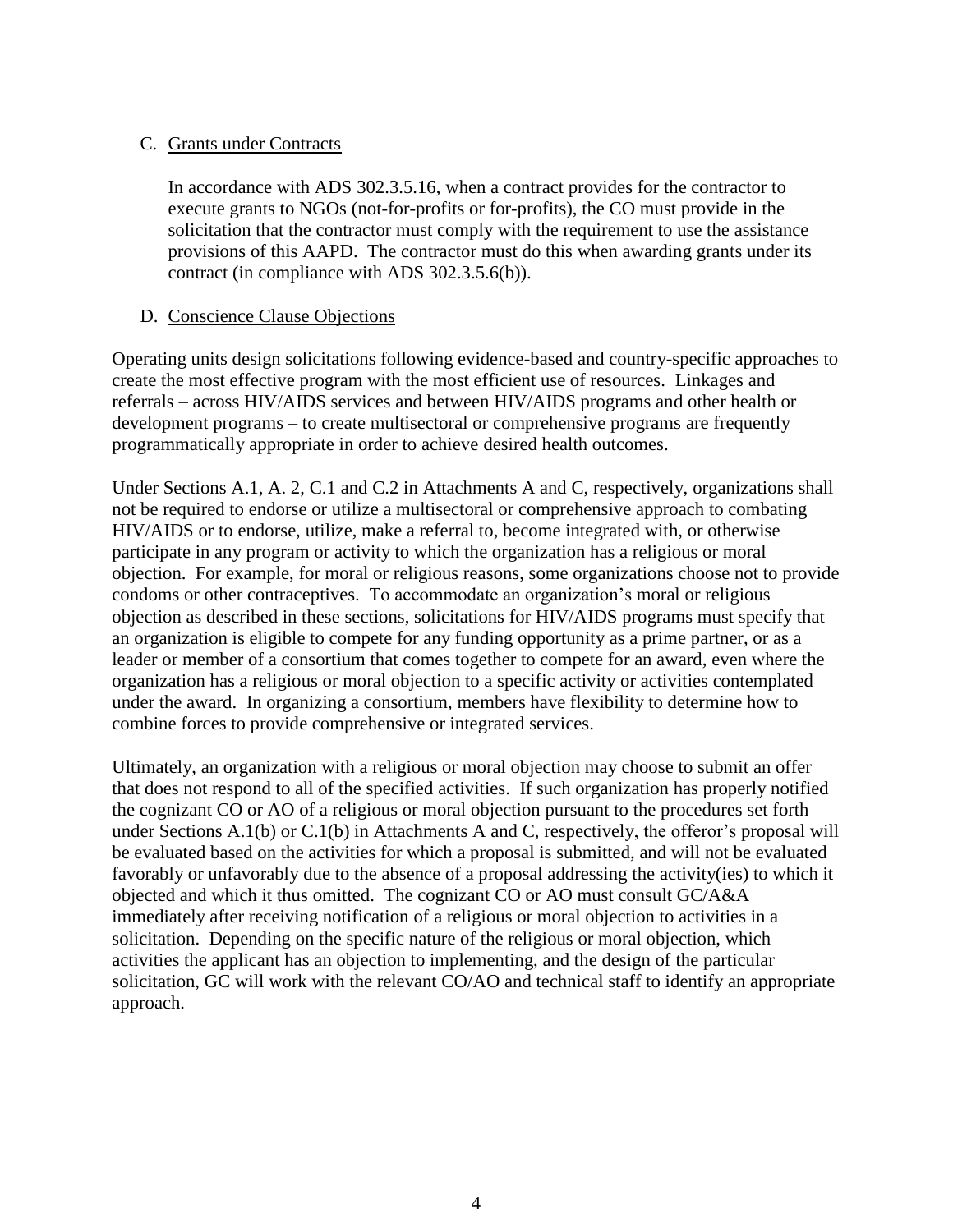#### E. Organization Issues

Sections A.4(b), B.2(b) and C.4(b) in Attachments A, B and C, respectively, require certain organizations to state in the award that they oppose the practices of prostitution and sex trafficking. COs/AOs must therefore consider the "Organizational Integrity Guidance" below when determining a prospective or existing organization's eligibility or compliance with these sections. COs/AOs must also obtain clearance from the General Counsel's office or their Regional Legal Advisor before issuing any written determination relating to organizational integrity pertaining to USAID awards.

#### Organizational Integrity Guidance

In accordance with Sections A.4(b), B.2(b) and C.4(b) in Attachments A , B and C, respectively, certain organizations must state in the award that they oppose the practices of prostitution and sex trafficking. Due to organizational affiliations, such statement may be adversely implicated by the statements or activities of an affiliate of the awardee. In such cases, COs and AOs must consider the below guidance to assess whether there is such a risk. The Federal Acquisition Regulation (FAR) subpart 2.101 defines "Affiliates" as follows:

"Affiliates" means associated business concerns or individuals if, directly or indirectly—

- (1) Either one controls or can control the other; or
- (2) A third party controls or can control both.

There is no corresponding definition of "affiliates" in USAID assistance regulations.

The affected contractors and recipients of grants and cooperative agreements (hereafter collectively referred to as "Recipients") must have objective integrity and independence from any affiliated organization that engages in activities inconsistent with the Recipient's opposition to the practices of prostitution and sex trafficking ("restricted activities"). A Recipient will be found to have objective integrity and independence from such an organization if:

(1) The affiliated organization receives no transfer of Leadership Act funds, and Leadership Act funds do not subsidize restricted activities; and

(2) The Recipient is, to the extent practicable in the circumstances, separate from the affiliated organization. Mere bookkeeping separation of Leadership Act funds from other funds is not sufficient. USAID will determine, on a case-by-case basis and based on the totality of the facts, whether sufficient separation exists. The presence or absence of any one or more factors relating to legal, physical, and financial separation will not be determinative. Factors relevant to this determination shall include, but are not limited to:

(a) Whether the affiliated organization is a legally separate entity;

(b) The existence of separate personnel or other allocation of personnel that maintains adequate separation of the activities of the affiliated organization from the recipient;

(c) The existence of separate accounting and timekeeping records;

(d) The degree of separation of the Recipient's facilities from facilities in which restricted activities occur; and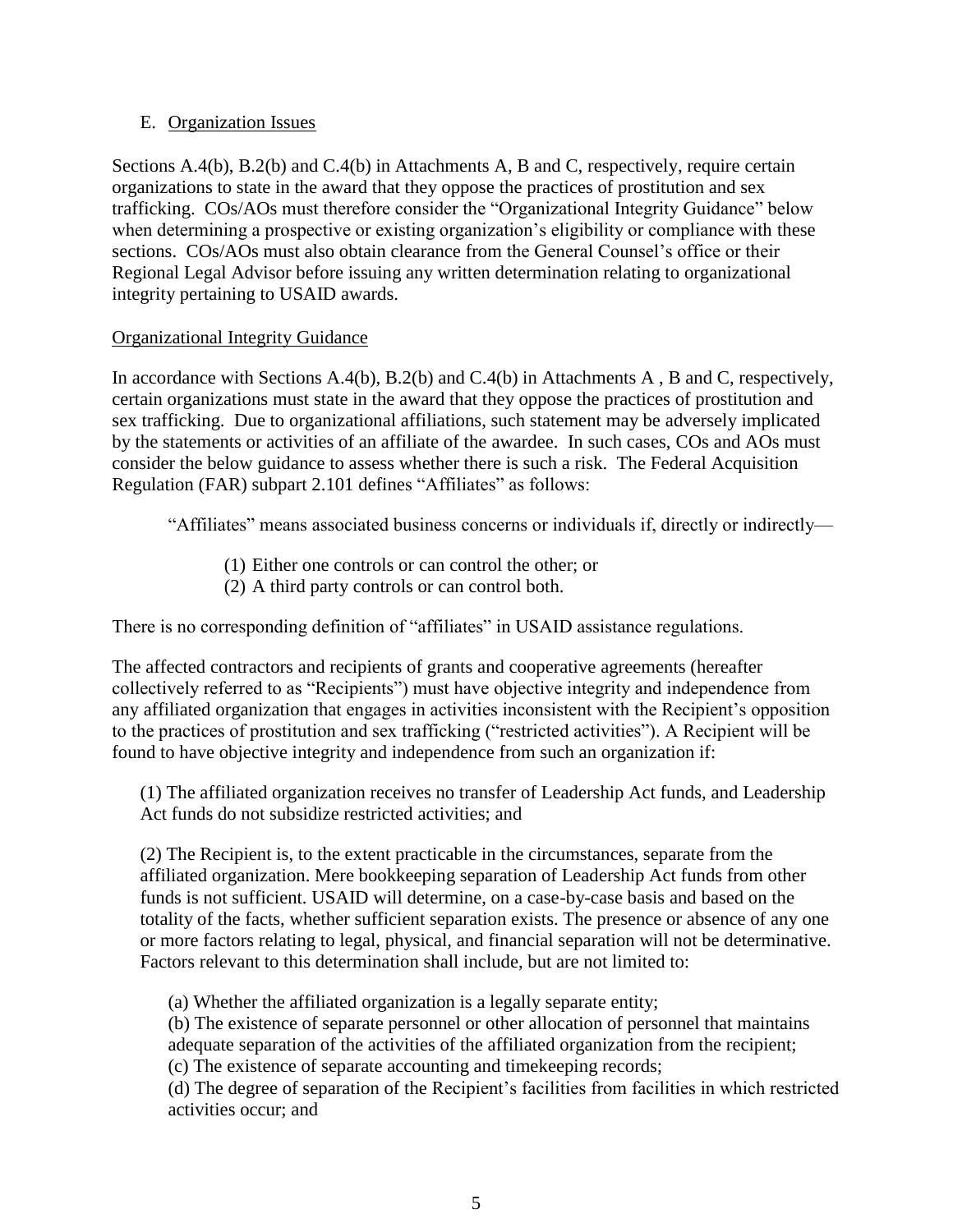(e) The extent to which signs and other forms of identification that distinguish the Recipient from the affiliated organization are present.

Sections A.4(b), B.2.(b) and C.4(b) in Attachments A, B and C, respectively, provide exemptions to certain categories of organizations from the requirement to state in their awards that they oppose the practices of prostitution and sex trafficking. As such, for awards to exempt organizations, COs and AOs will not need to consider the "Organizational Integrity Guidance" above.

# **3. BACKGROUND:**

Attachment D includes the legislative and litigation background of this AAPD and its predecessor AAPDs, and a summary of the history of the Organizational Integrity Guidance and the limited contracting exception for providers of certain commercial items or services.

# **4. POINTS OF CONTACT:**

USAID Contracting Officers and Agreement Officers may direct their questions about this AAPD to Lyudmila Bond, M/OAA/P, Phone: (202) 567-4753: email: lbond@usaid.gov.

Contractors, recipients, and prospective offerors for contracts or assistance awards must direct their questions to the cognizant Contracting Officer or Agreement Officer for the award.

All other inquiries about this AAPD may be addressed to Diana Weed, GC/GH, Phone: (202) 712-5245 e-mail: [dweed@usaid.gov.](mailto:dweed@usaid.gov)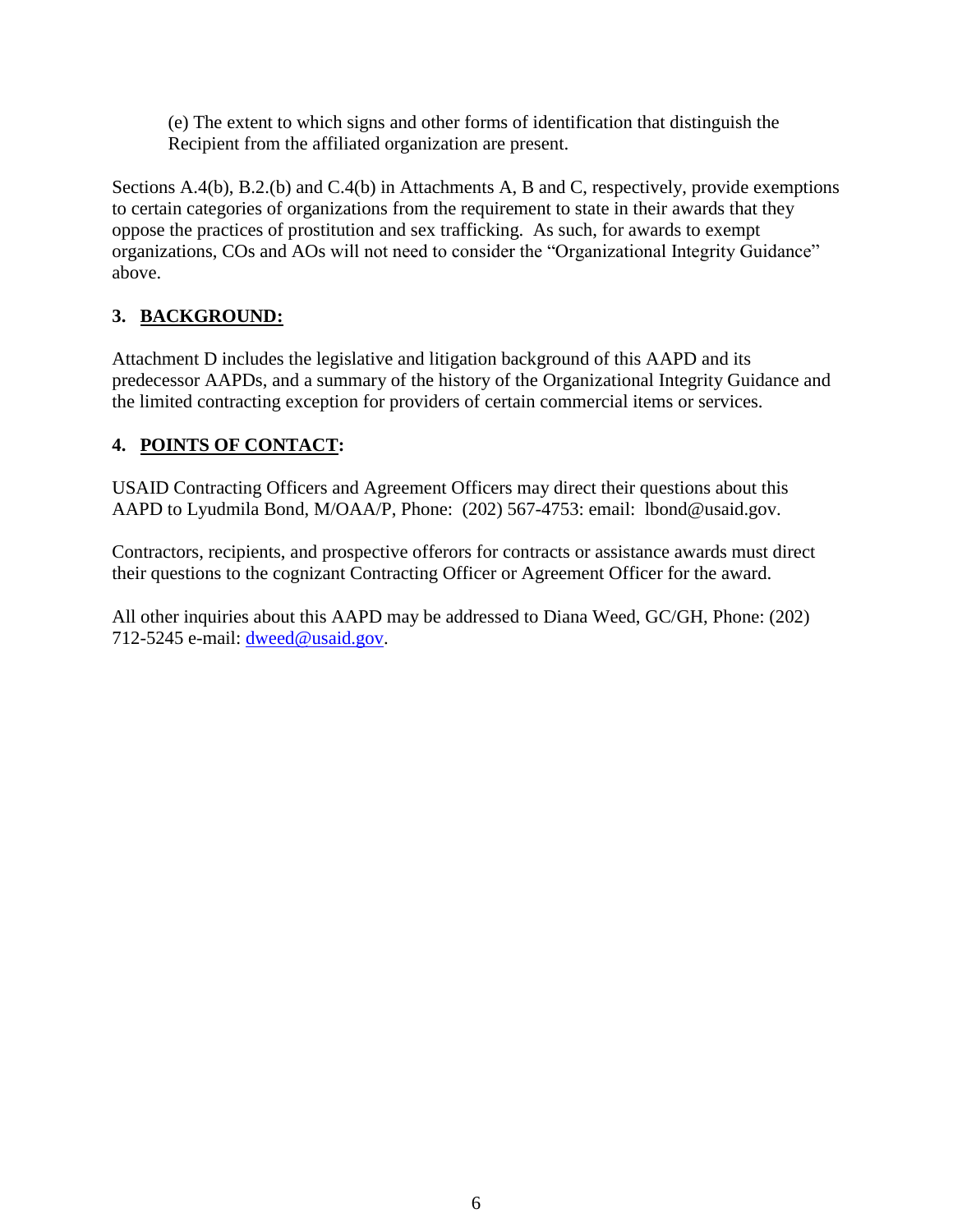# **ATTACHMENT A – Assistance Provisions for Non-Governmental Organizations (NGOs)**

The provisions in this attachment have been incorporated into the following mandatory references to ADS Chapter 303:

- **303maa, Standard Provisions for US Non-Governmental Organizations (NGOs),**
- **303mab, Standard Provisions for Non-U.S. NGOs,**
- **303mat, Standard Provisions for Fixed Obligation Grants to Nongovernmental Organizations,**
- **303mav, Certifications, Assurances, Other Statements of the Recipient and Solicitation Standard Provisions.**

### **A.1 Conscience Clause Implementation (Assistance) - Solicitation Provision (February 2012)**

APPLICABILITY: *This provision must be included in any new Request for Applications (RFA) or Annual Program Statement (APS) that intends to obligate FY04 or later funds made available for HIV/AIDS activities, regardless of the program account*. *Further guidance is found in AAPD 14-04, Section 2.D.*

# "CONSCIENCE CLAUSE IMPLEMENTATION (ASSISTANCE) – SOLICITATION PROVISION (FEBRUARY 2012)

- (a) An organization, including a faith-based organization, that is otherwise eligible to receive funds under this agreement for HIV/AIDS prevention, treatment, or care—
	- 1) Shall not be required, as a condition of receiving such assistance—
		- (i) to endorse or utilize a multisectoral or comprehensive approach to combating HIV/AIDS; or
		- (ii) to endorse, utilize, make a referral to, become integrated with, or otherwise participate in any program or activity to which the organization has a religious or moral objection; and
	- 2) Shall not be discriminated against in the solicitation or issuance of grants, contracts, or cooperative agreements for refusing to meet any requirement described in paragraph (a)(1) above.
- (b) An applicant who believes that this solicitation contains provisions or requirements that would require it to endorse or use an approach or participate in an activity to which it has a religious or moral objection must so notify the cognizant Agreement Officer in accordance with the Mandatory Standard Provision titled "Notices" as soon as possible, and in any event not later than 15 calendar days before the deadline for submission of applications under this solicitation. The applicant must advise which activity(ies) it could not implement and the nature of the religious or moral objection.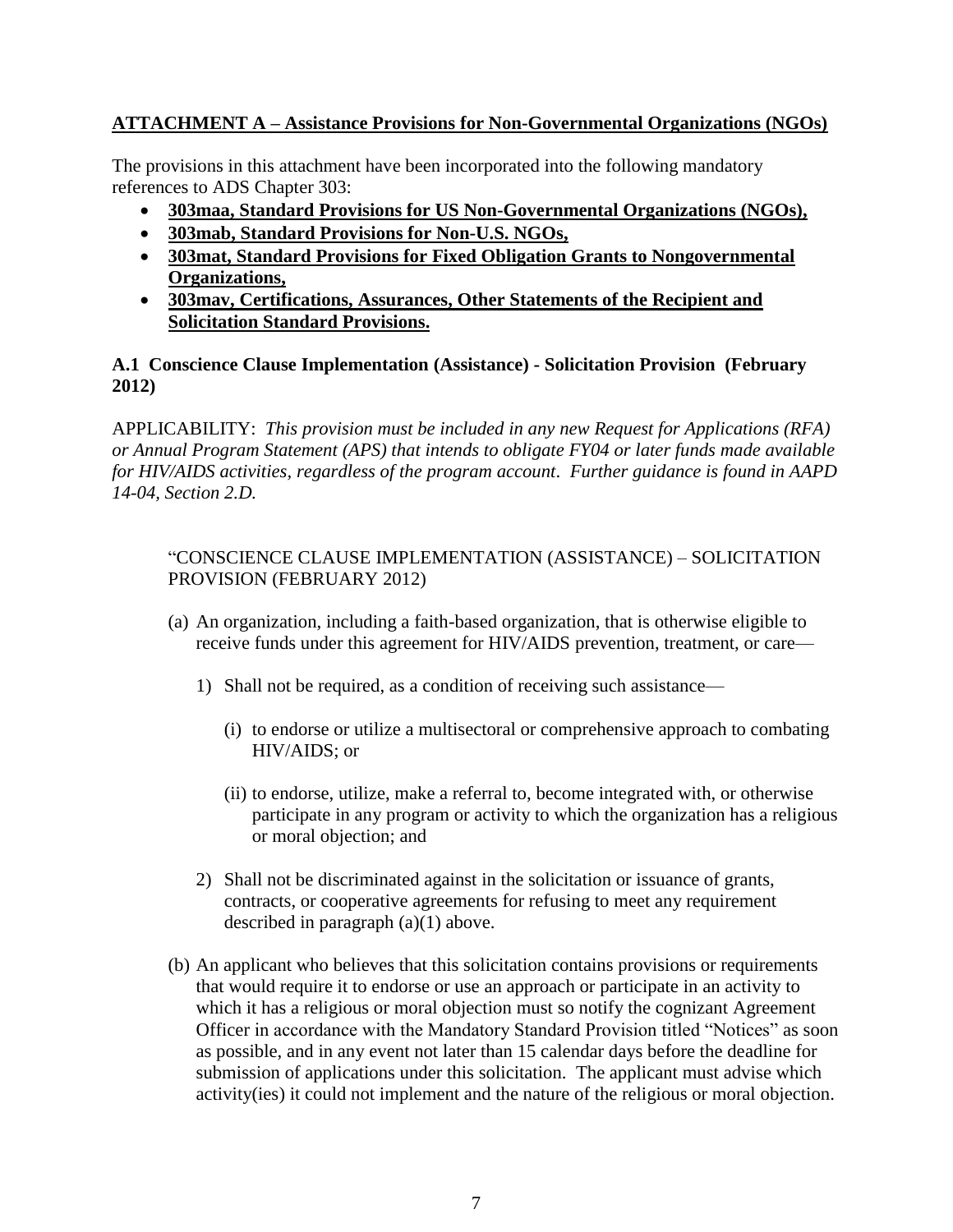(c) In responding to the solicitation, an applicant with a religious or moral objection may compete for any funding opportunity as a prime partner, or as a leader or member of a consortium that comes together to compete for an award. Alternatively, such applicant may limit its application to those activities it can undertake and must indicate in its submission the activity(ies) it has excluded based on religious or moral objection. The offeror's proposal will be evaluated based on the activities for which a proposal is submitted, and will not be evaluated favorably or unfavorably due to the absence of a proposal addressing the activity(ies) to which it objected and which it thus omitted. In addition to the notification in paragraph (b) above, the applicant must meet the submission date provided for in the solicitation.

(End of Provision)"

## **A.2 Conscience Clause Implementation (Assistance) (February 2012)**

*APPLICABILITY: This provision must be included in any new assistance award or amendment to an existing award (if not already incorporated into the agreement) obligating FY04 or later funds made available for HIV/AIDS activities, regardless of the program account. Further guidance is found in AAPD 14-04, Section 2.D.*

#### "CONSCIENCE CLAUSE IMPLEMENTATION (ASSISTANCE) (FEBRUARY 2012)

An organization, including a faith-based organization, that is otherwise eligible to receive funds under this agreement for HIV/AIDS prevention, treatment, or care—

- (a) Shall not be required, as a condition of receiving such assistance—
	- (1) To endorse or utilize a multisectoral or comprehensive approach to combating HIV/AIDS; or
	- (2) To endorse, utilize, make a referral to, become integrated with, or otherwise participate in any program or activity to which the organization has a religious or moral objection; and
- (b) Shall not be discriminated against in the solicitation or issuance of grants, contracts, or cooperative agreements for refusing to meet any requirement described in paragraph (a) above.

(End of Provision)"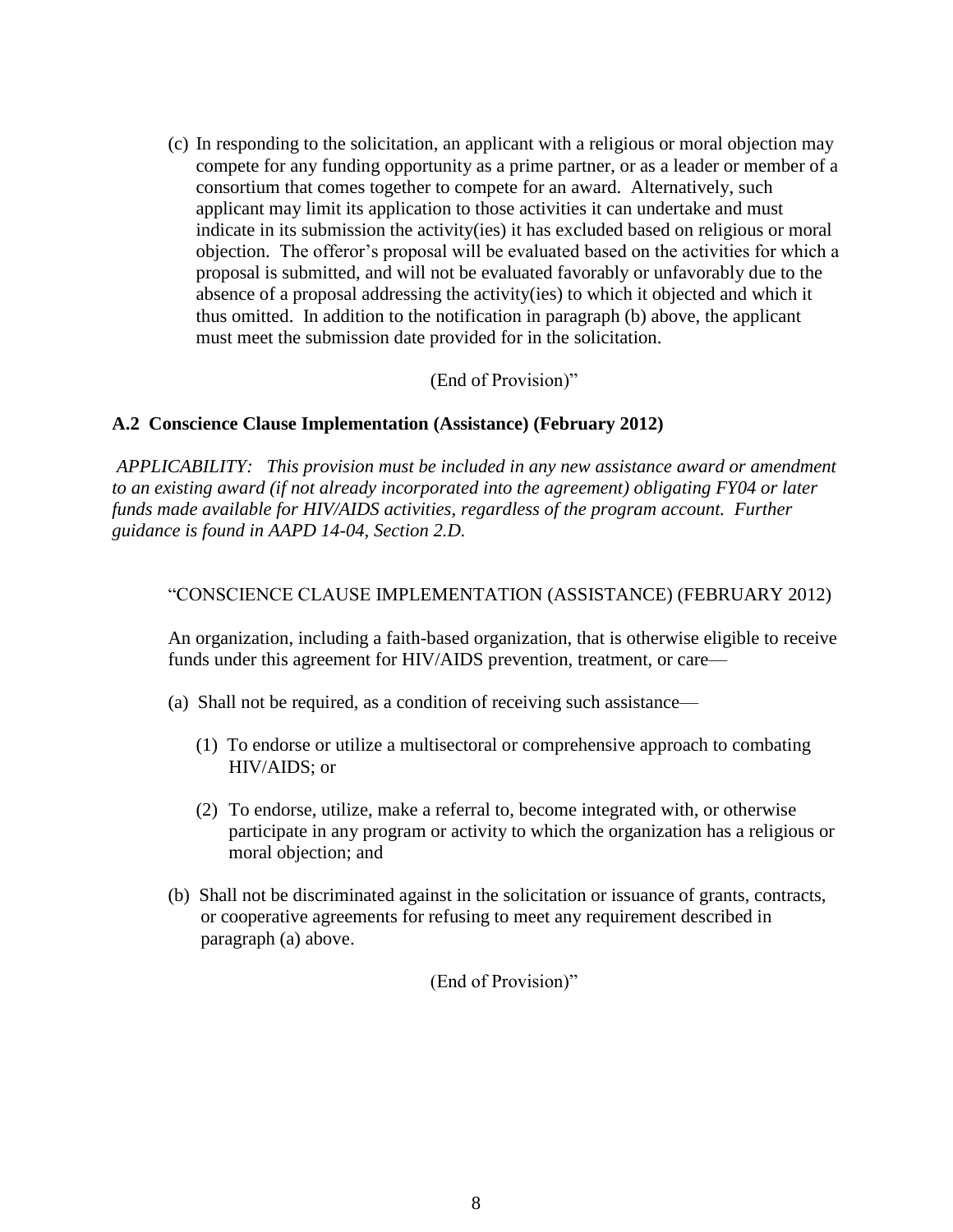#### **A.3 Condoms (Assistance) (September 2014)**

*APPLICABILITY: This provision must be included in any new Request for Applications (RFA) or Annual Program Statement (APS), and any new assistance award or amendment to an existing award obligating or intending to obligate (in the case of solicitations) FY04 or later funds made available for HIV/AIDS activities, regardless of the program account.* 

"CONDOMS (ASSISTANCE) (SEPTEMBER 2014)

Information provided about the use of condoms as part of projects or activities that are funded under this agreement shall be medically accurate and shall include the public health benefits and failure rates of such use and shall be consistent with USAID's fact sheet entitled "USAID HIV/STI Prevention and Condoms". This fact sheet may be accessed at:

<http://www.usaid.gov/sites/default/files/documents/1864/condomfactsheet.pdf>

The prime recipient must flow this provision down in all subawards, procurement contracts, or subcontracts for HIV/AIDS activities.

(End of Provision)"

## **A.4 Prohibition on the Promotion or Advocacy of the Legalization or Practice of Prostitution or Sex Trafficking (Assistance) (September 2014)**

*APPLICABILITY: This provision must be included in any new Request for Applications (RFA) or Annual Program Statement (APS), and any new assistance award or amendment to an existing award obligating or intending to obligate (in the case of solicitations) FY04 or later funds made available for HIV/AIDS activities, regardless of the program account. Further guidance is found in AAPD 14-04, Section 2.E.* 

"PROHIBITION ON THE PROMOTION OR ADVOCACY OF THE LEGALIZATION OR PRACTICE OF PROSTITUTION OR SEX TRAFFICKING (ASSISTANCE) (SEPTEMBER 2014)

- (a) The U.S. Government is opposed to prostitution and related activities, which are inherently harmful and dehumanizing, and contribute to the phenomenon of trafficking in persons. None of the funds made available under this agreement may be used to promote or advocate the legalization or practice of prostitution or sex trafficking. Nothing in the preceding sentence shall be construed to preclude the provision to individuals of palliative care, treatment, or post-exposure pharmaceutical prophylaxis, and necessary pharmaceuticals and commodities, including test kits, condoms, and, when proven effective, microbicides.
- $(b)(1)$  Except as provided in  $(b)(2)$ , by accepting this award or any subaward, a nongovernmental organization or public international organization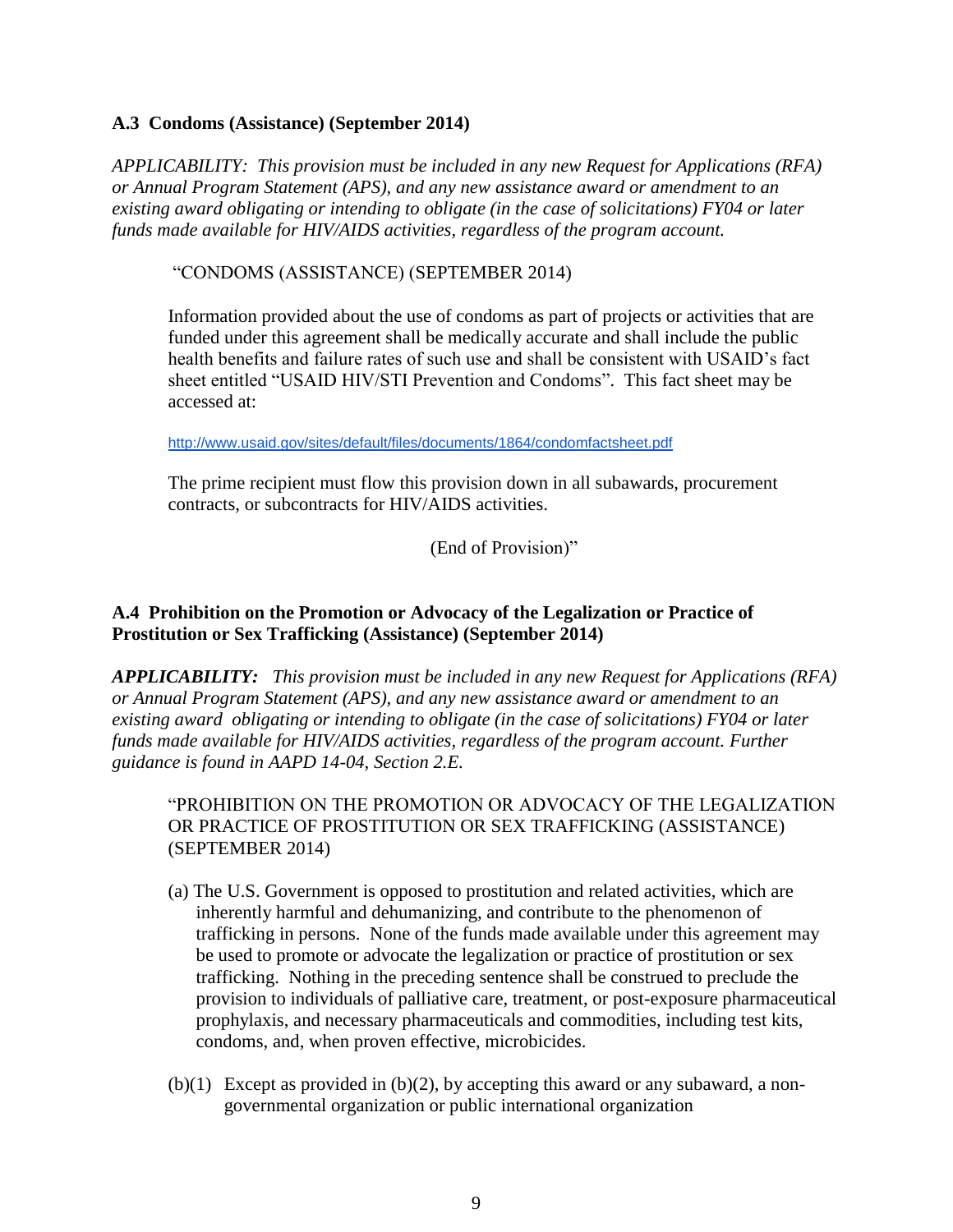awardee/subawardee agrees that it is opposed to the practices of prostitution and sex trafficking.

- (b)(2) The following organizations are exempt from  $(b)(1)$ :
	- (i) the Global Fund to Fight AIDS, Tuberculosis and Malaria; the World Health Organization; the International AIDS Vaccine Initiative; and any United Nations agency.
	- (ii) U.S. non-governmental organization recipients/subrecipients and contractors/subcontractors.
	- (iii) Non-U.S. contractors and subcontractors if the contract or subcontract is for commercial items and services as defined in FAR 2.101, such as pharmaceuticals, medical supplies, logistics support, data management, and freight forwarding.
	- (b)(3) Notwithstanding section (b)(2)(iii), not exempt from (b)(1) are non-U.S. recipients, subrecipients, contractors, and subcontractors that implement HIV/AIDS programs under this assistance award, any subaward, or procurement contract or subcontract by:
		- (i) Providing supplies or services directly to the final populations receiving such supplies or services in host countries;
		- (ii) Providing technical assistance and training directly to host country individuals or entities on the provision of supplies or services to the final populations receiving such supplies and services; or
		- (iii) Providing the types of services listed in FAR  $37.203(b)(1)-(6)$  that involve giving advice about substantive policies of a recipient, giving advice regarding the activities referenced in (i) and (ii), or making decisions or functioning in a recipient's chain of command (e.g., providing managerial or supervisory services approving financial transactions, personnel actions).
- (c) The following definitions apply for purposes of this provision:

"Commercial sex act" means any sex act on account of which anything of value is given to or received by any person.

"Prostitution" means procuring or providing any commercial sex act and the "practice of prostitution" has the same meaning.

"Sex trafficking" means the recruitment, harboring, transportation, provision, or obtaining of a person for the purpose of a commercial sex act (22 U.S.C. 7102(9)).

(d) The recipient must insert this provision, which is a standard provision, in all subawards, procurement contracts or subcontracts for HIV/AIDS activities.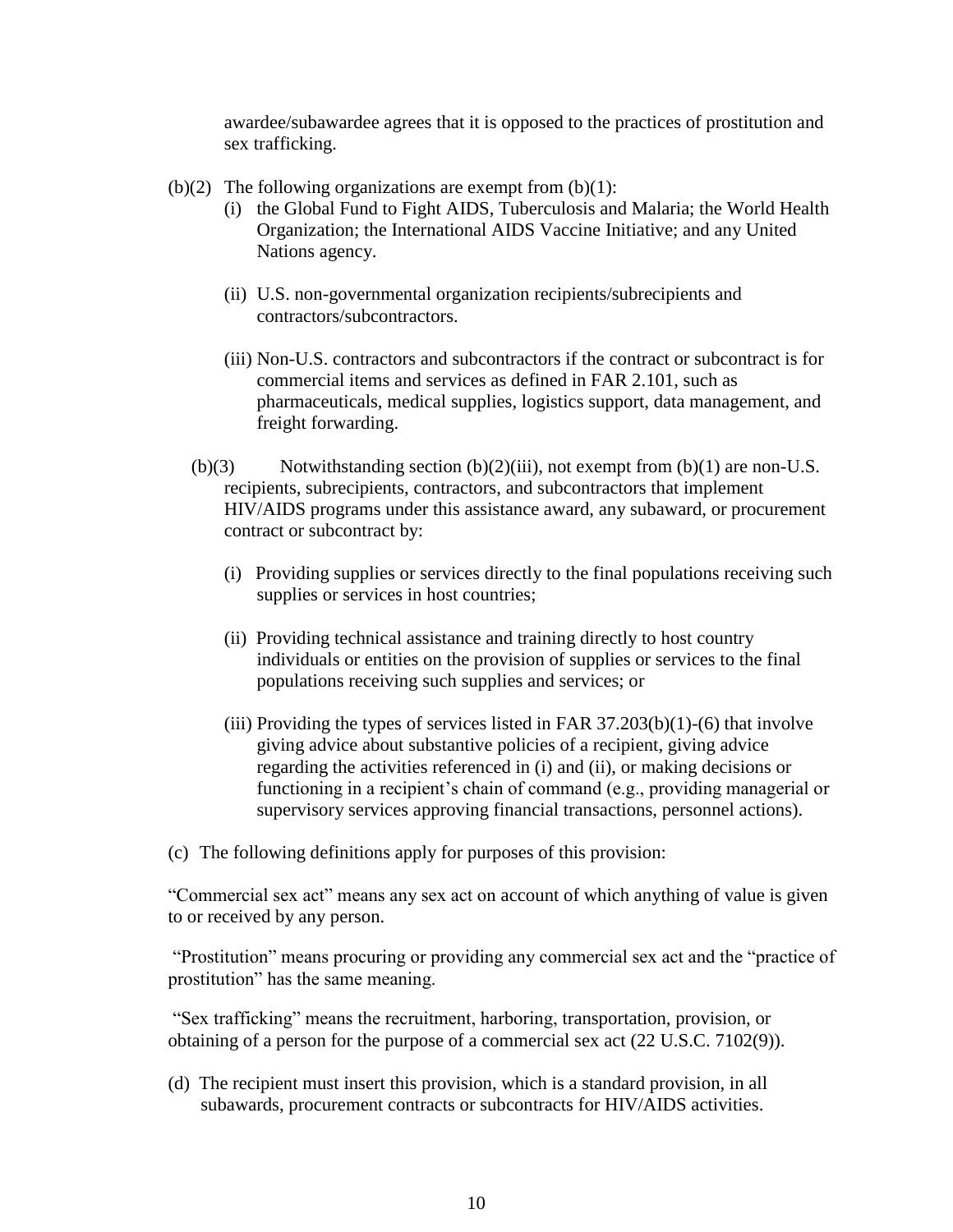(e) This provision includes express terms and conditions of the award and any violation of it shall be grounds for unilateral termination of the award by USAID prior to the end of its term.

(End of Provision)"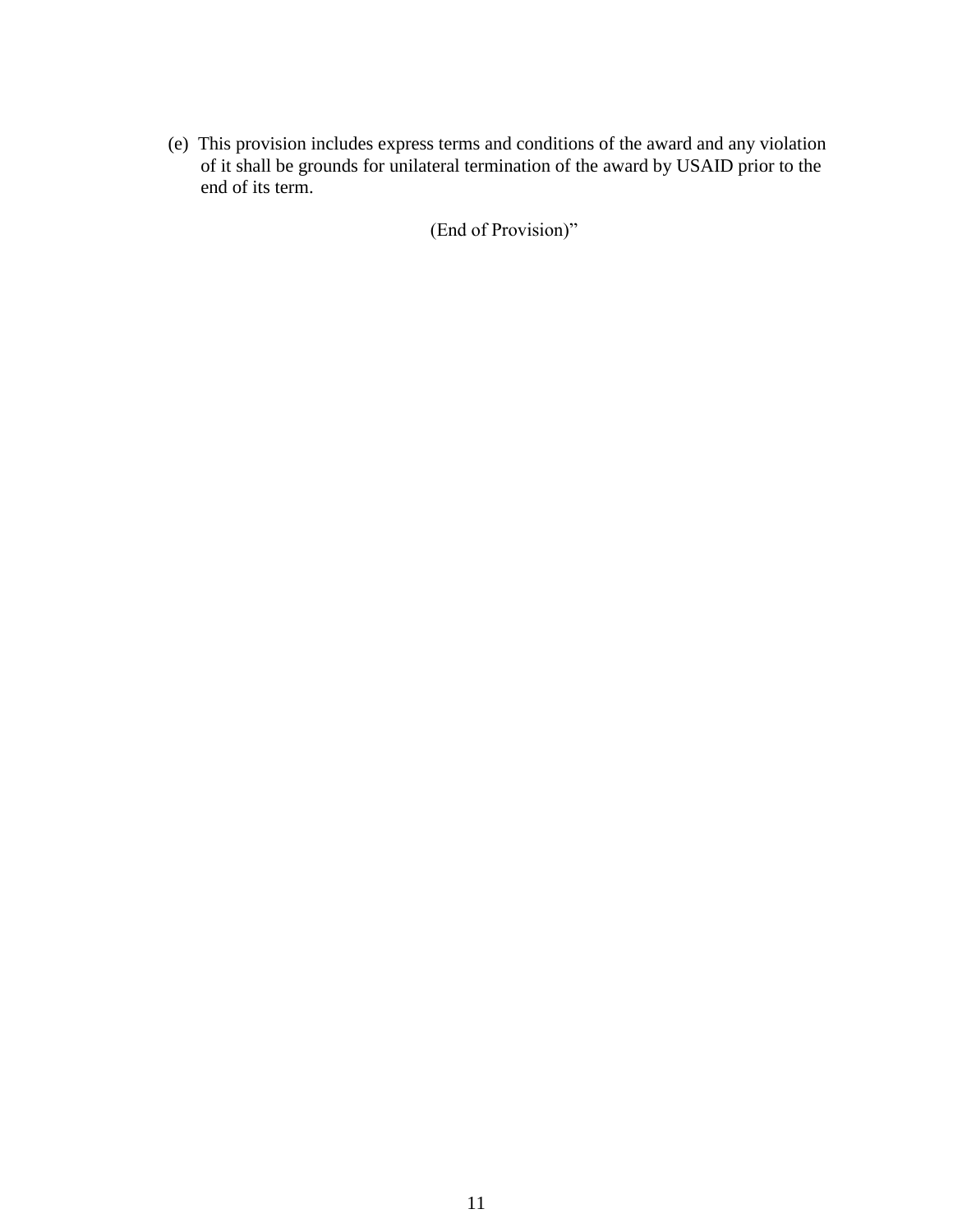# **ATTACHMENT B – Assistance Provisions incorporated into mandatory reference to ADS 308 entitled "Standard Provisions for Cost-Type Awards<sup>1</sup> to Public International Organizations (PIOs)**

## **B.1 Condoms (Assistance) (September 2014)**

 $\overline{a}$ 

*APPLICABILITY: This provision must be included in any new Request for Applications (RFA) or Annual Program Statement (APS), and any new assistance award or amendment to an existing award obligating or intending to obligate (in the case of solicitations) FY04 or later funds made available for HIV/AIDS activities, regardless of the program account. If a PIO objects to the reference to the USAID fact sheet in the provision below, please consult with GC/GH.*

"CONDOMS (ASSISTANCE) (SEPTEMBER 2014)

Information provided about the use of condoms as part of projects or activities that are funded under this award shall be medically accurate and shall include the public health benefits and failure rates of such use and shall be consistent with USAID's fact sheet entitled "USAID HIV/STI Prevention and Condoms". This fact sheet may be accessed at:

<http://www.usaid.gov/sites/default/files/documents/1864/condomfactsheet.pdf>

The prime recipient must flow this provision down in all subawards, procurement contracts, or subcontracts for HIV/AIDS activities.

## (End of Provision)"

## **B.2 Prohibition on the Promotion or Advocacy of the Legalization or Practice of Prostitution or Sex Trafficking (Standard) (September 2014)**

*APPLICABILITY: This provision is applicable to awards with public international organizations other than the Global Fund to Fight AIDS, Tuberculosis and Malaria, the World Health Organization, and any United Nations agency. This provision must be included in any new Request for Applications (RFA) or Annual Program Statement (APS), and any new assistance award, or amendment to an existing award obligating or intending to obligate (in the case of solicitations) FY04 or later funds made available for HIV/AIDS activities, regardless of the program account with the exception of the International Disaster Assistance (IDA) account. Further guidance is found in AAPD 14-04, Section 2.E.*

<sup>&</sup>lt;sup>1</sup> As under AAPDs 05-04 and AAPD 12-04, this AAPD 14-04 does not apply to USAID contributions to capital of multidonor trust funds, such as to the Trust Fund for the Global Fund to Fight AIDS, Tuberculosis and Malaria.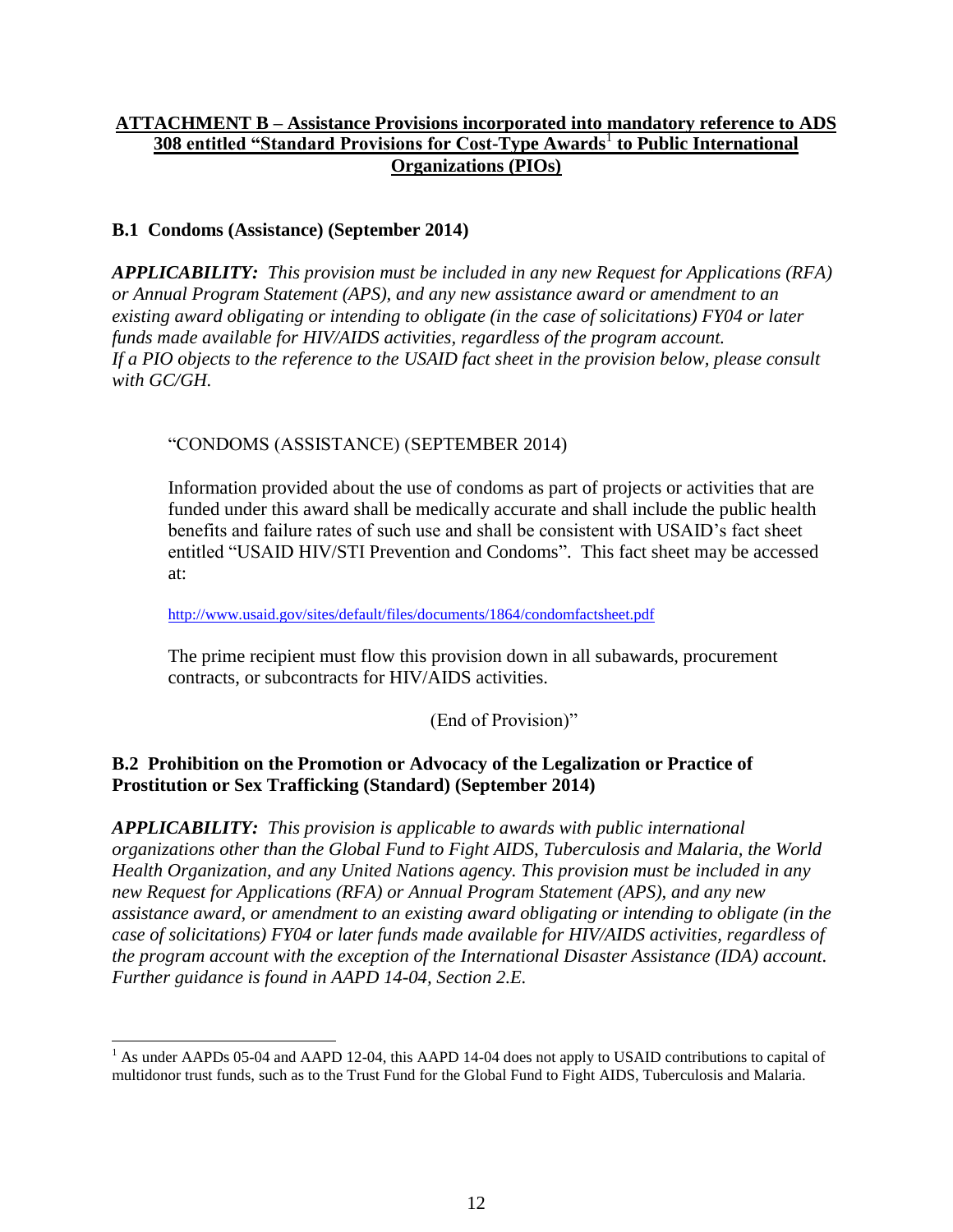#### "PROHIBITION ON THE PROMOTION OR ADVOCACY OF THE LEGALIZATION OR PRACTICE OF PROSTITUTION OR SEX TRAFFICKING (ASSISTANCE) (STANDARD) (SEPTEMBER 2014)

- (a) The U.S. Government is opposed to prostitution and related activities, which are inherently harmful and dehumanizing, and contribute to the phenomenon of trafficking in persons. None of the funds made available under this award may be used to promote or advocate the legalization or practice of prostitution or sex trafficking. Nothing in the preceding sentence shall be construed to preclude the provision to individuals of palliative care, treatment, or post-exposure pharmaceutical prophylaxis, and necessary pharmaceuticals and commodities, including test kits, condoms, and, when proven effective, microbicides.
- $(b)(1)$  Except as provided in  $(b)(2)$ , by accepting this award or any subaward, a nongovernmental organization or public international organization awardee/subawardee agrees that it is opposed to the practices of prostitution and sex trafficking.
- (b)(2) The following organizations are exempt from  $(b)(1)$ :
	- (i) the Global Fund to Fight AIDS, Tuberculosis and Malaria; the World Health Organization; the International AIDS Vaccine Initiative; and any United Nations agency.
	- (ii) U.S. non-governmental organization recipients/subrecipients and contractors/subcontractors.
	- (iii) Non-U.S. contractors and subcontractors if the contract or subcontract is for commercial items and services as defined in FAR 2.101, such as pharmaceuticals, medical supplies, logistics support, data management, and freight forwarding.
	- $(b)(3)$  Notwithstanding section  $(b)(2)(iii)$ , not exempt from  $(b)(1)$  are non-U.S. recipients, subrecipients, contractors, and subcontractors that implement HIV/AIDS programs under this assistance award, any subaward, or procurement contract or subcontract by:
		- (i) Providing supplies or services directly to the final populations receiving such supplies or services in host countries;
		- (ii) Providing technical assistance and training directly to host country individuals or entities on the provision of supplies or services to the final populations receiving such supplies and services; or
		- (iii) Providing the types of services listed in FAR  $37.203(b)(1)-(6)$  that involve giving advice about substantive policies of a recipient, giving advice regarding the activities referenced in (i) and (ii), or making decisions or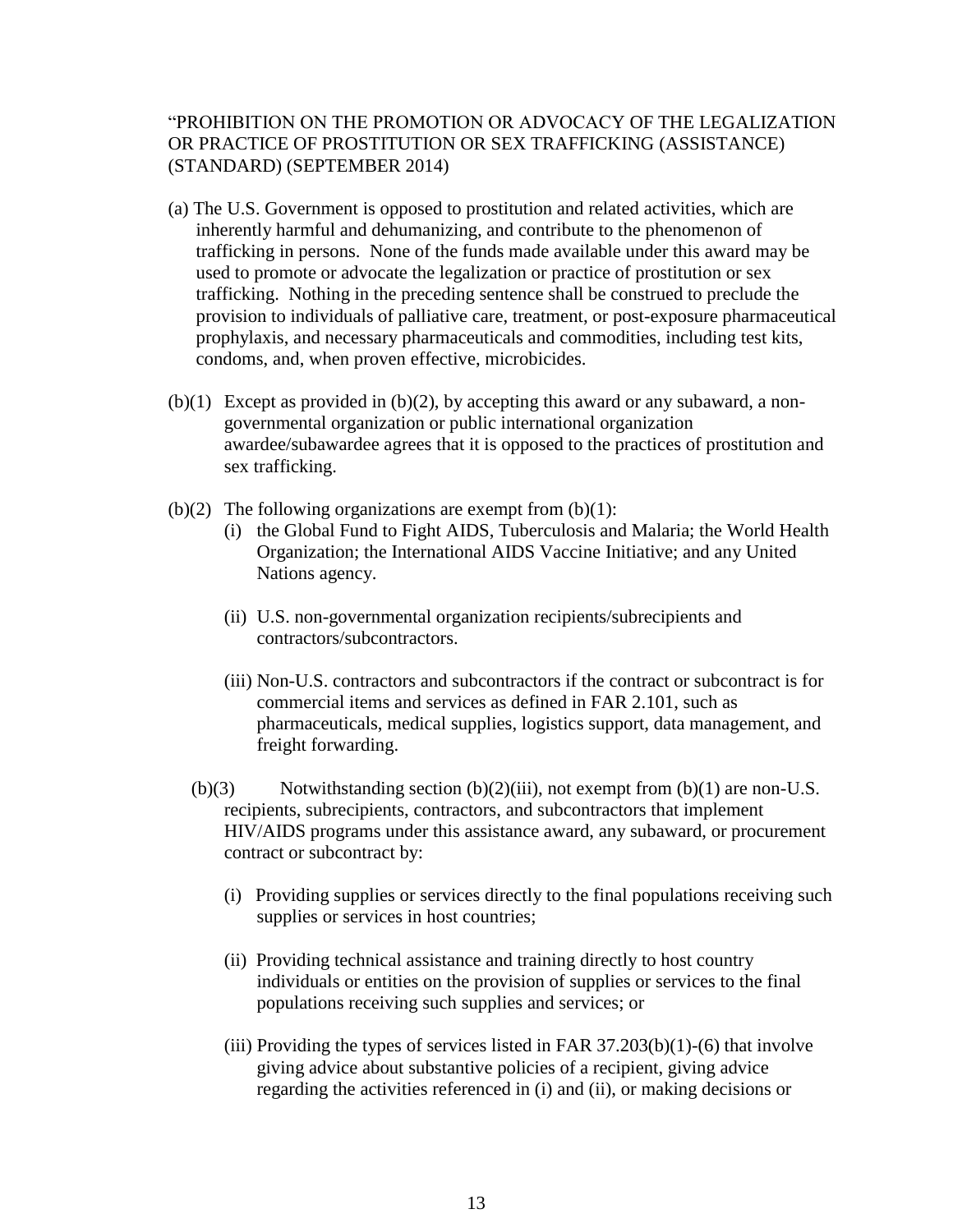functioning in a recipient's chain of command (e.g., providing managerial or supervisory services approving financial transactions, personnel actions).

(c) The following definitions apply for purposes of this provision:

"Commercial sex act" means any sex act on account of which anything of value is given to or received by any person.

"Prostitution" means procuring or providing any commercial sex act and the "practice of prostitution" has the same meaning.

"Sex trafficking" means the recruitment, harboring, transportation, provision, or obtaining of a person for the purpose of a commercial sex act (22 U.S.C. 7102(9)).

- (d) The recipient must insert this provision, which is a standard provision, in all subawards, procurement contracts or subcontracts for HIV/AIDS activities.
- (e) This provision includes express terms and conditions of the award and any violation of it shall be grounds for unilateral termination of the award by USAID prior to the end of its term.

(End of Provision)"

### **B.3 Prohibition on the Promotion or Advocacy of the Legalization or Practice of Prostitution or Sex Trafficking (Assistance) (Alt I – the Global Fund to Fight AIDS, Tuberculosis and Malaria, the World Health Organization, and any United Nations agency) (September 2014)**

*APPLICABILITY: This provision is applicable to awards to the Global Fund to Fight AIDS, Tuberculosis and Malaria, the World Health Organization, and any United Nations agency. This provision must be included in any new Request for Applications (RFA) or Annual Program Statement (APS), and any new assistance award, or amendment to an existing award obligating or intending to obligate (in the case of solicitations) FY04 or later funds made available for HIV/AIDS activities, regardless of the program account with the exception of the International Disaster Assistance (IDA) account.*

"PROHIBITION ON THE PROMOTION OR ADVOCACY OF THE LEGALIZATION OR PRACTICE OF PROSTITUTION OR SEX TRAFFICKING (ASSISTANCE ) (Alt I– THE GLOBAL FUND TO FIGHT AIDS, TUBERCULOSIS AND MALARIA, THE WORLD HEALTH ORGANIZATION, AND ANY UNITED NATIONS AGENCY) (SEPTEMBER 2014)

(a) The U.S. Government is opposed to prostitution and related activities, which are inherently harmful and dehumanizing, and contribute to the phenomenon of trafficking in persons. None of the funds made available under this award may be used to promote or advocate the legalization or practice of prostitution or sex trafficking. Nothing in the preceding sentence shall be construed to preclude the provision to individuals of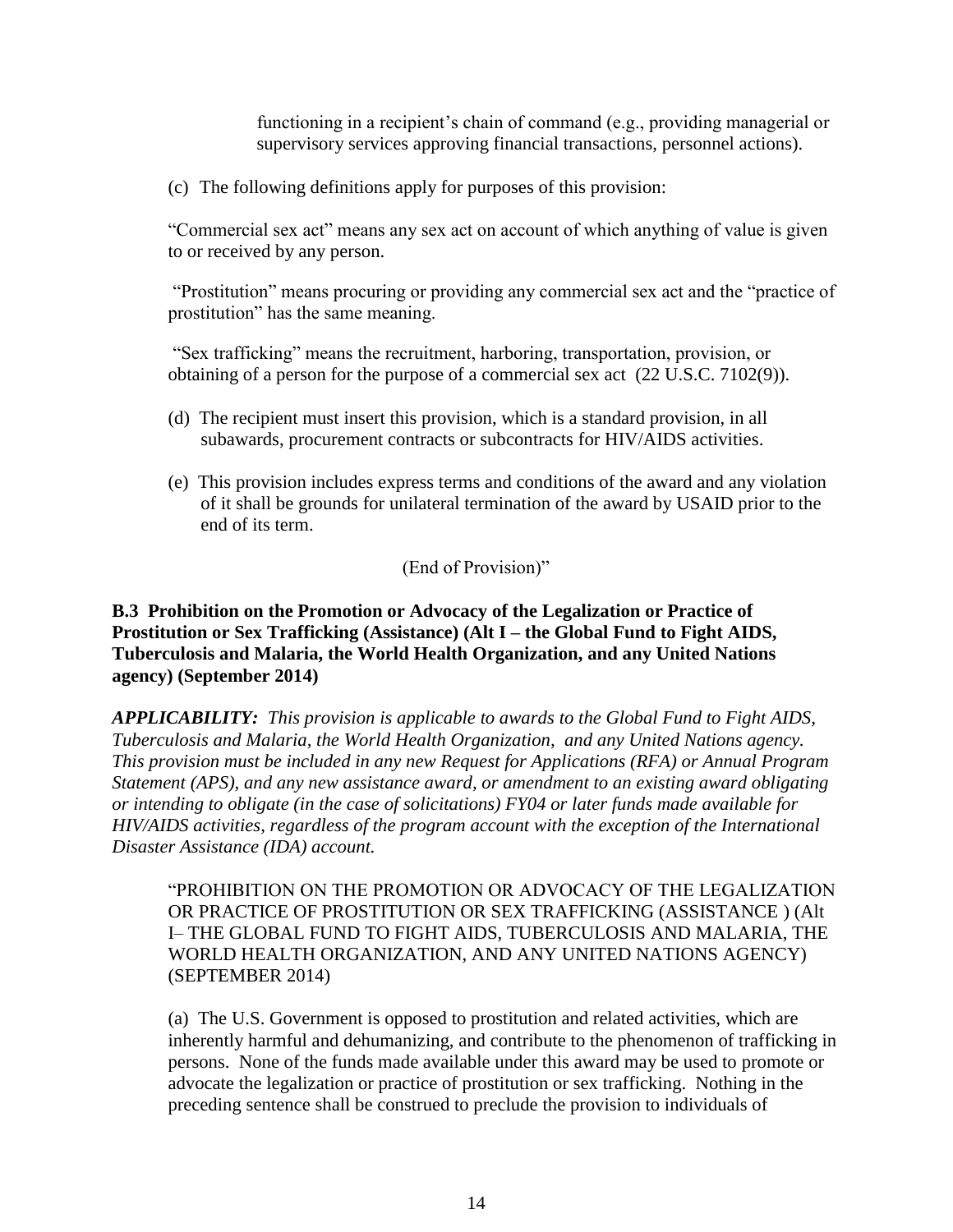palliative care, treatment, or post-exposure pharmaceutical prophylaxis, and necessary pharmaceuticals and commodities, including test kits, condoms, and, when proven effective, microbicides.

(b) The following definitions apply for purposes of this provision:

"Commercial sex act" means any sex act on account of which anything of value is given to or received by any person.

"Prostitution" means procuring or providing any commercial sex act and the "practice of prostitution" has the same meaning.

"Sex trafficking" means the recruitment, harboring, transportation, provision, or obtaining of a person for the purpose of a commercial sex act (22 U.S.C. 7102(9)).

(c) The recipient must insert this provision, which is a standard provision, in all subawards for HIV/AIDS activities.

(d) This provision includes express terms and conditions of the award and any violation of it shall be grounds for unilateral termination of the award by USAID prior to the end of its term.

(End of Provision)"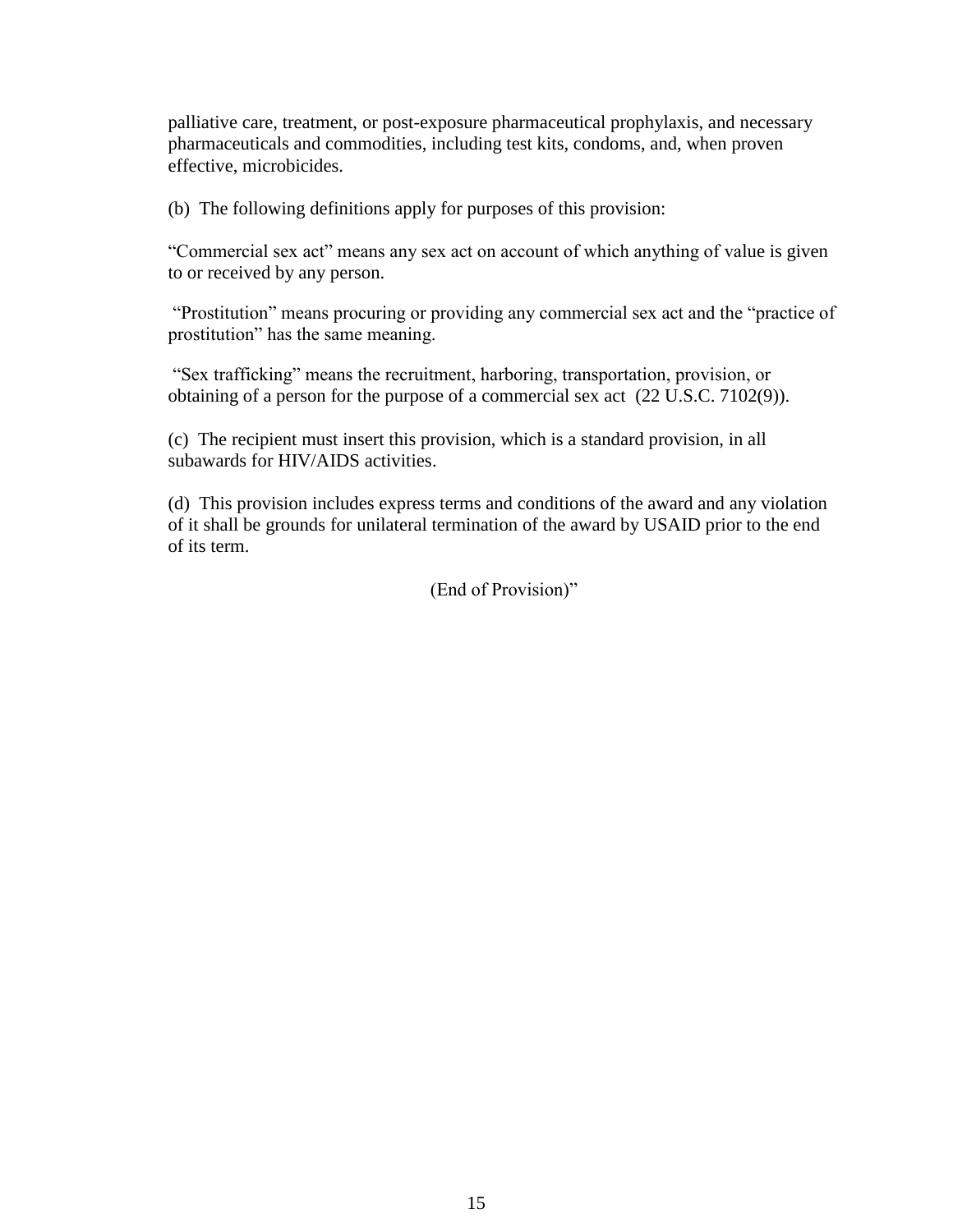## **ATTACHMENT C – Acquisition Provisions and Clauses**

The clauses in this attachment have been incorporated into the Mandatory Reference to ADS 302 entitled "Special Provisions for Acquisitions".

## **C.1 Conscience Clause Implementation (Acquisition) - SOLICITATION PROVISION (February 2012)**

For use in any new acquisition solicitation intending to obligate FY04 or later funds available for HIV/AIDS activities, regardless of the program account. Please refer to ADS 302.3.5.16.a and AAPD 14-04, Section 2.D for additional guidance.

"302.3.5.16(a)(1) CONSCIENCE CLAUSE IMPLEMENTATION (ACQUISITION) – SOLICITATION PROVISION (FEBRUARY 2012)

- (a) An organization, including a faith-based organization, that is otherwise eligible to receive funds under this agreement for HIV/AIDS prevention, treatment, or care—
	- (1) Shall not be required, as a condition of receiving such assistance—
		- (i) to endorse or utilize a multisectoral or comprehensive approach to combating HIV/AIDS; or
		- (ii) to endorse, utilize, make a referral to, become integrated with, or otherwise participate in any program or activity to which the organization has a religious or moral objection; and
	- (2) Shall not be discriminated against in the solicitation or issuance of grants, contracts, or cooperative agreements for refusing to meet any requirement described in paragraph (a)(1) above.
- (b) An offeror who believes that this solicitation contains provisions or requirements that would require it to endorse or use an approach or participate in an activity to which it has a religious or moral objection must so notify the cognizant Contracting Officer in accordance with AIDAR 752.7006 (Notices) as soon as possible, and in any event not later than 15 calendar days before the deadline for submission of applications under this solicitation. The offeror must advise which activity(ies) it could not implement and the nature of the religious or moral objection.
- (c) In responding to the solicitation, an offeror with a religious or moral objection may compete for any funding opportunity as a prime partner, or as a leader or member of a consortium that comes together to compete for an award. Alternatively, such offeror may limit its proposal to those activities it can undertake and should indicate in its submission the activity(ies) it has excluded based on religious or moral objection. The offeror's proposal will be evaluated based on the activities for which a proposal is submitted, and will not be evaluated favorably or unfavorably due to the absence of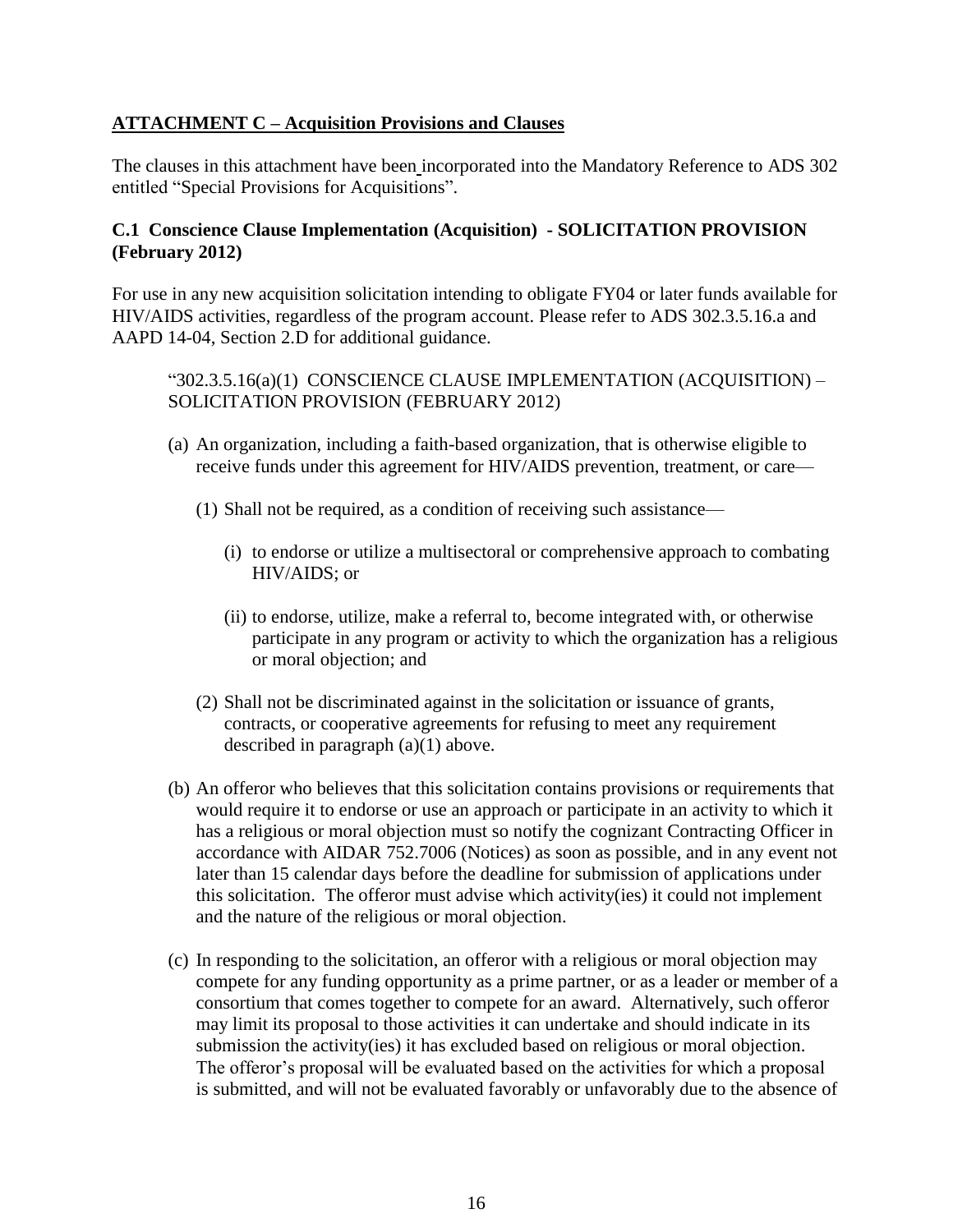a proposal addressing the activity(ies) to which it objected and which it thus omitted. In addition to the notification in paragraph (b) above, the offeror must meet the submission date provided for in the solicitation

### (End of Provision)"

### **C.2 Conscience Clause Implementation (ACQUISITION) (February 2012)**

(For use in any new acquisition award or modification of an existing acquisition award (if not already incorporated into the award) obligating FY04 or later funds available for HIV/AIDS activities, regardless of the program account. In case of an Indefinite Delivery-Indefinite Quantity Contract (IDIQ), the CO must insert the clause in the basic IDIQ contract at the time of executing the IDIQ, or by a bilateral modification, if not already incorporated into the contract. Such provision shall be deemed to apply to any order placed under the IDIQ for HIV/AIDS activities. Please refer to ADS 302.3.5.16.a and AAPD 14-04, Section 2.D for additional guidance.)

"302.3.5.16(a)(2) CONSCIENCE CLAUSE IMPLEMENTATION (ACQUISITION) (FEBRUARY 2012)

An organization, including a faith-based organization, that is otherwise eligible to receive funds under this agreement for HIV/AIDS prevention, treatment, or care—

- (a) Shall not be required, as a condition of receiving such assistance—
	- (1) to endorse or utilize a multisectoral or comprehensive approach to combating HIV/AIDS; or
	- (2) to endorse, utilize, make a referral to, become integrated with, or otherwise participate in any program or activity to which the organization has a religious or moral objection; and
- (b) Shall not be discriminated against in the solicitation or issuance of grants, contracts, or cooperative agreements for refusing to meet any requirement described in paragraph (a) above.

(End of Provision)"

#### **C.3 Condoms (Acquisition) (September 2014)**

(For use in any new acquisition solicitation, and any new acquisition award or modification to an existing award obligating or intending to obligate FY04 or later funds available for HIV/AIDS activities, regardless of the program account. In case of an Indefinite Delivery-Indefinite Quantity Contract (IDIQ), the CO must insert the clause in the basic IDIQ contract at the time of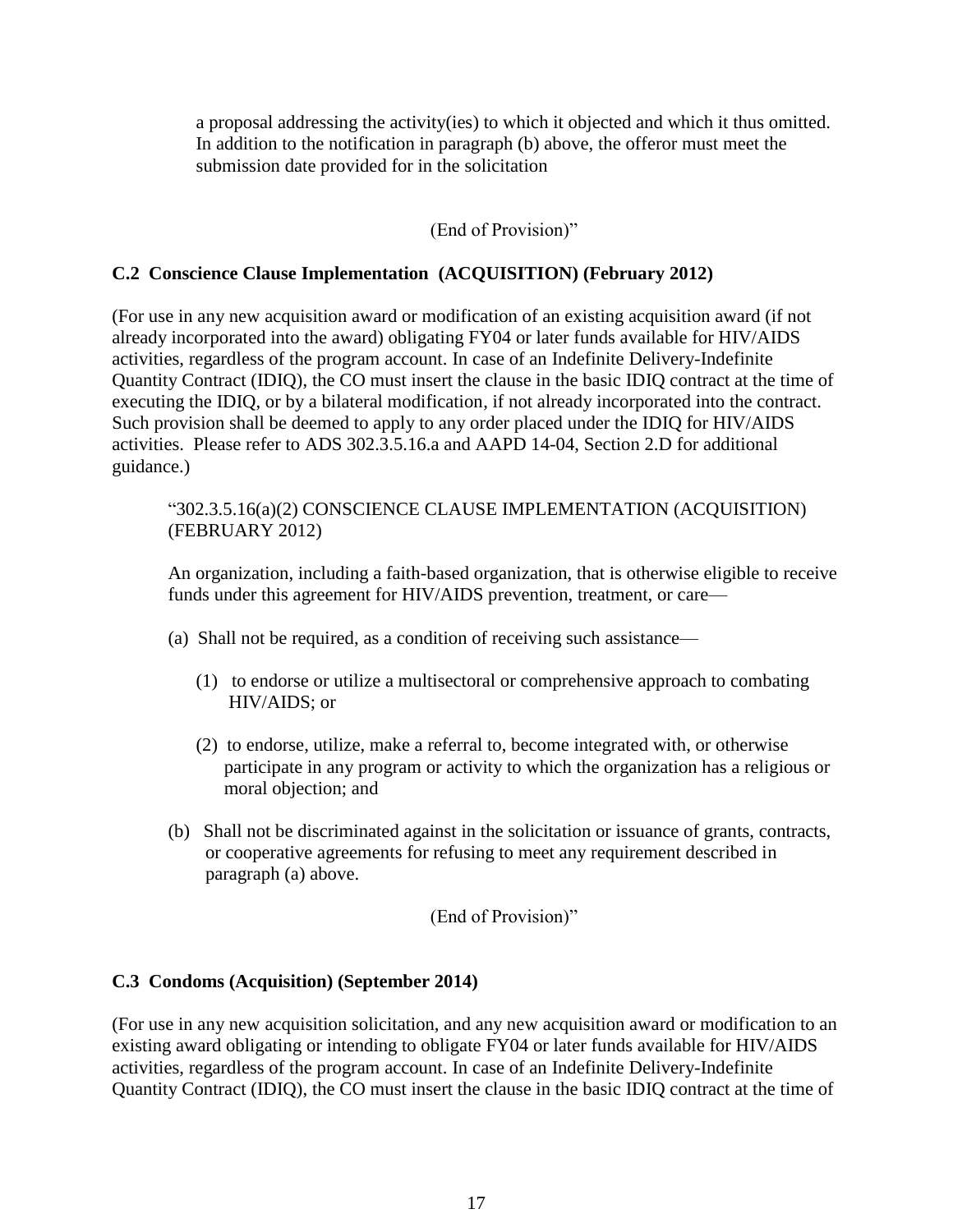executing the IDIQ or by a bilateral modification. Such provision shall be deemed to apply to any order placed under the IDIQ for HIV/AIDS activities. Please refer to ADS 302.3.5.16 for additional guidance.

"302.3.5.16(a)(3) CONDOMS (ACQUISITION) (SEPTEMBER 2014)

Information provided about the use of condoms as part of projects or activities that are funded under this contract shall be medically accurate and shall include the public health benefits and failure rates of such use and shall be consistent with USAID's fact sheet entitled "USAID HIV/STI Prevention and Condoms". This fact sheet may be accessed at:

<http://www.usaid.gov/sites/default/files/documents/1864/condomfactsheet.pdf>

The contractor agrees to incorporate the substance of this clause in all subcontracts under this contract for HIV/AIDS activities.

(End of Provision)"

# **C.4 Prohibition on the Promotion or Advocacy of the Legalization or Practice of Prostitution or Sex Trafficking (September 2014)**

(For use in any new acquisition solicitation, and any new acquisition award or modification to an existing award obligating or intending to obligate FY04 or later funds available for HIV/AIDS activities, regardless of the program account. In case of an Indefinite Delivery-Indefinite Quantity Contract (IDIQ), the CO must insert the clause in the basic IDIQ contract at the time of executing the IDIQ or by a bilateral modification. Such provision shall be deemed to apply to any order placed under the IDIQ for HIV/AIDS activities. Please refer to ADS 302.3.5.16 and AAPD 14-04, Section 2.E for additional guidance.

# "302.3.5.16(a)(4) PROHIBITION ON THE PROMOTION OR ADVOCACY OF THE LEGALIZATION OR PRACTICE OF PROSTITUTION OR SEX TRAFFICKING (SEPTEMBER 2014)

(a) This contract is authorized under the United States Leadership Against HIV/AIDS, Tuberculosis, and Malaria Act of 2003 (Pub.L. No. 108-25), as amended. This Act enunciates that the U.S. Government is opposed to prostitution and related activities, which are inherently harmful and dehumanizing, and contribute to the phenomenon of trafficking in persons. The contractor shall not use any of the funds made available under this contract to promote or advocate the legalization or practice of prostitution or sex trafficking. Nothing in the preceding sentence shall be construed to preclude the provision to individuals of palliative care, treatment, or post-exposure pharmaceutical prophylaxis, and necessary pharmaceuticals and commodities, including test kits, condoms, and, when proven effective, microbicides.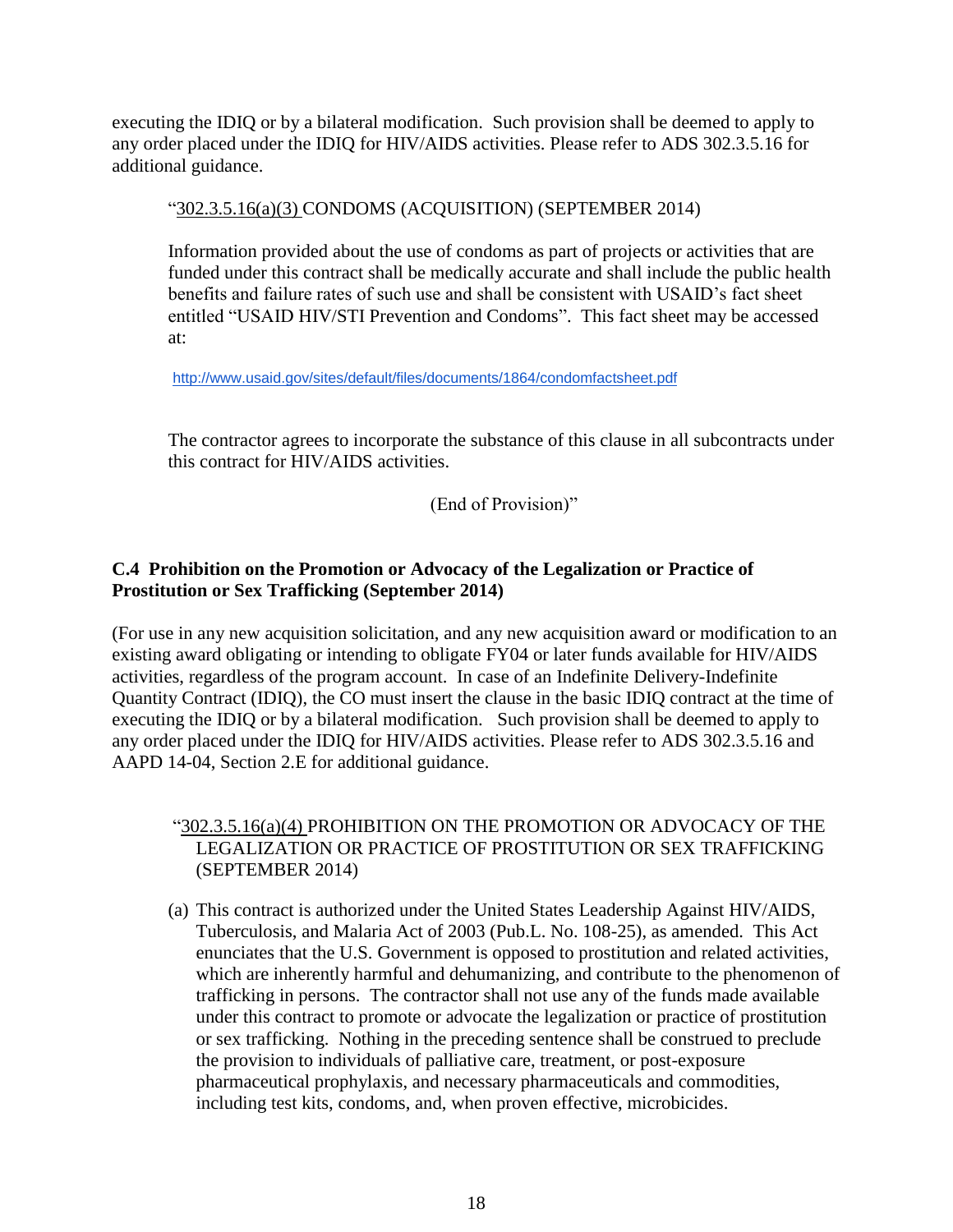- $(b)(1)$  Except as provided in  $(b)(2)$ , by its signature of this contract or subcontract for HIV/AIDS activities, a non-governmental organization or public international organization awardee/subawardee agrees that it is opposed to the practices of prostitution and sex trafficking.
	- $(b)(2)$  The following organizations are exempt from  $(b)(1)$ :
		- (i) the Global Fund to Fight AIDS, Tuberculosis and Malaria; the World Health Organization; the International AIDS Vaccine Initiative; and any United Nations agency.
		- (ii) U.S. non-governmental organization recipients/subrecipients and contractors/subcontractors
		- $(iii)$ Non-U.S. contractors and subcontractors are exempt from  $(b)(1)$  if the contract or subcontract is for commercial items and services as defined in FAR 2.101, such as pharmaceuticals, medical supplies, logistics support, data management, and freight forwarding.
	- $(b)(3)$  Notwithstanding section  $(b)(2)(iii)$ , not exempt from  $(b)(1)$  are non-U.S. contractors and subcontractors that implement HIV/AIDS programs under this contract or subcontract by:
		- (i) Providing supplies or services directly to the final populations receiving such supplies or services in host countries;
		- (ii) Providing technical assistance and training directly to host country individuals or entities on the provision of supplies or services to the final populations receiving such supplies and services; or
		- (iii)Providing the types of services listed in FAR  $37.203(b)(1)-(6)$  that involve giving advice about substantive policies of a recipient, giving advice regarding the activities referenced in (i) and (ii), or making decisions or functioning in a recipient's chain of command (e.g., providing managerial or supervisory services approving financial transactions, personnel actions).
- (c) The following definitions apply for purposes of this provision:

"Commercial sex act" means any sex act on account of which anything of value is given to or received by any person.

"Prostitution" means procuring or providing any commercial sex act and the "practice of prostitution" has the same meaning.

"Sex trafficking" means the recruitment, harboring, transportation, provision, or obtaining of a person for the purpose of a commercial sex act (22 U.S.C. 7102(9)).

(d) The contractor must insert this provision in all subcontracts for HIV/AIDS activities.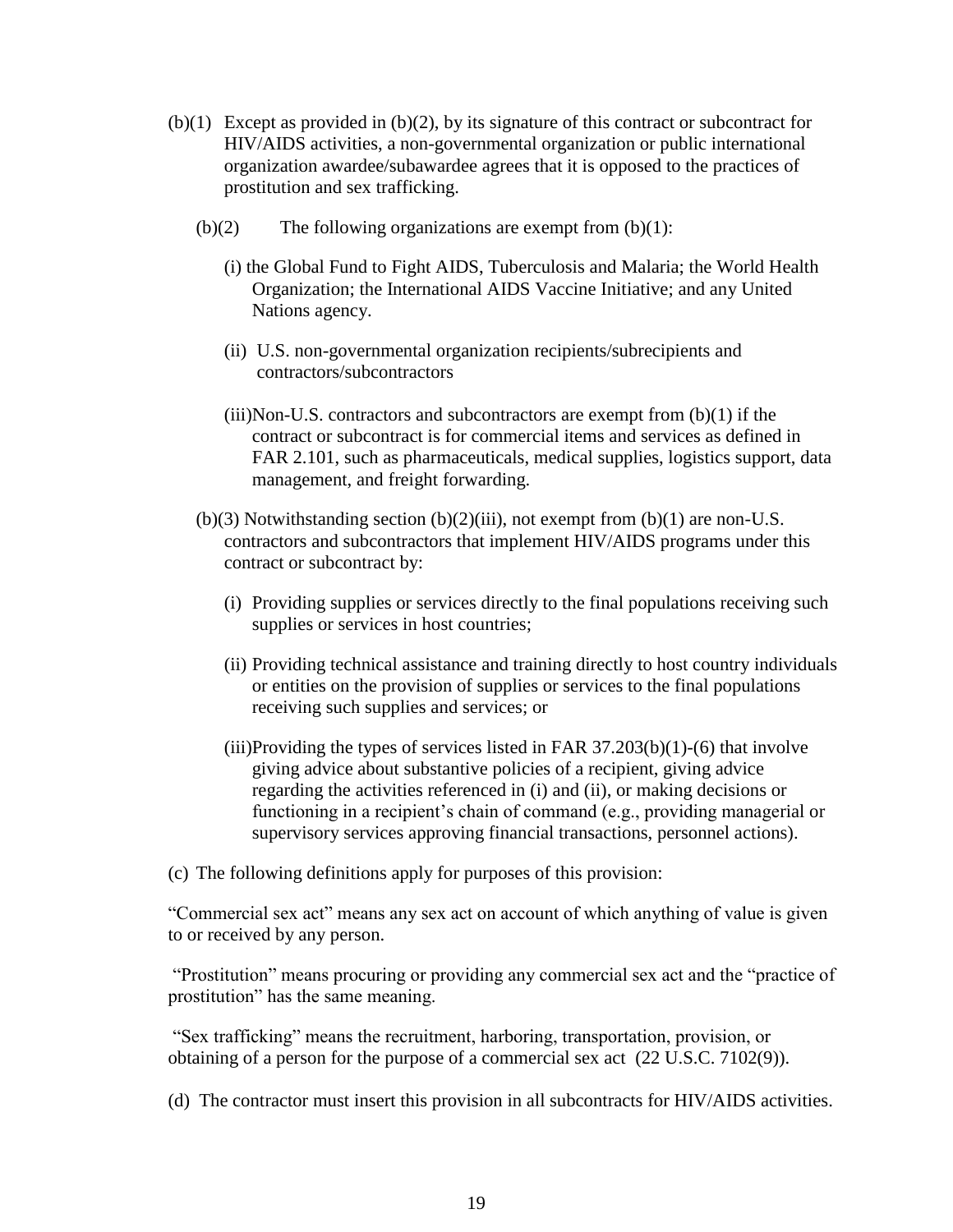(e) Any violation of this provision will result in the immediate termination of this award by USAID.

(f) This provision does not affect the applicability of FAR 52.222-50 to this contract.

(End of Provision)"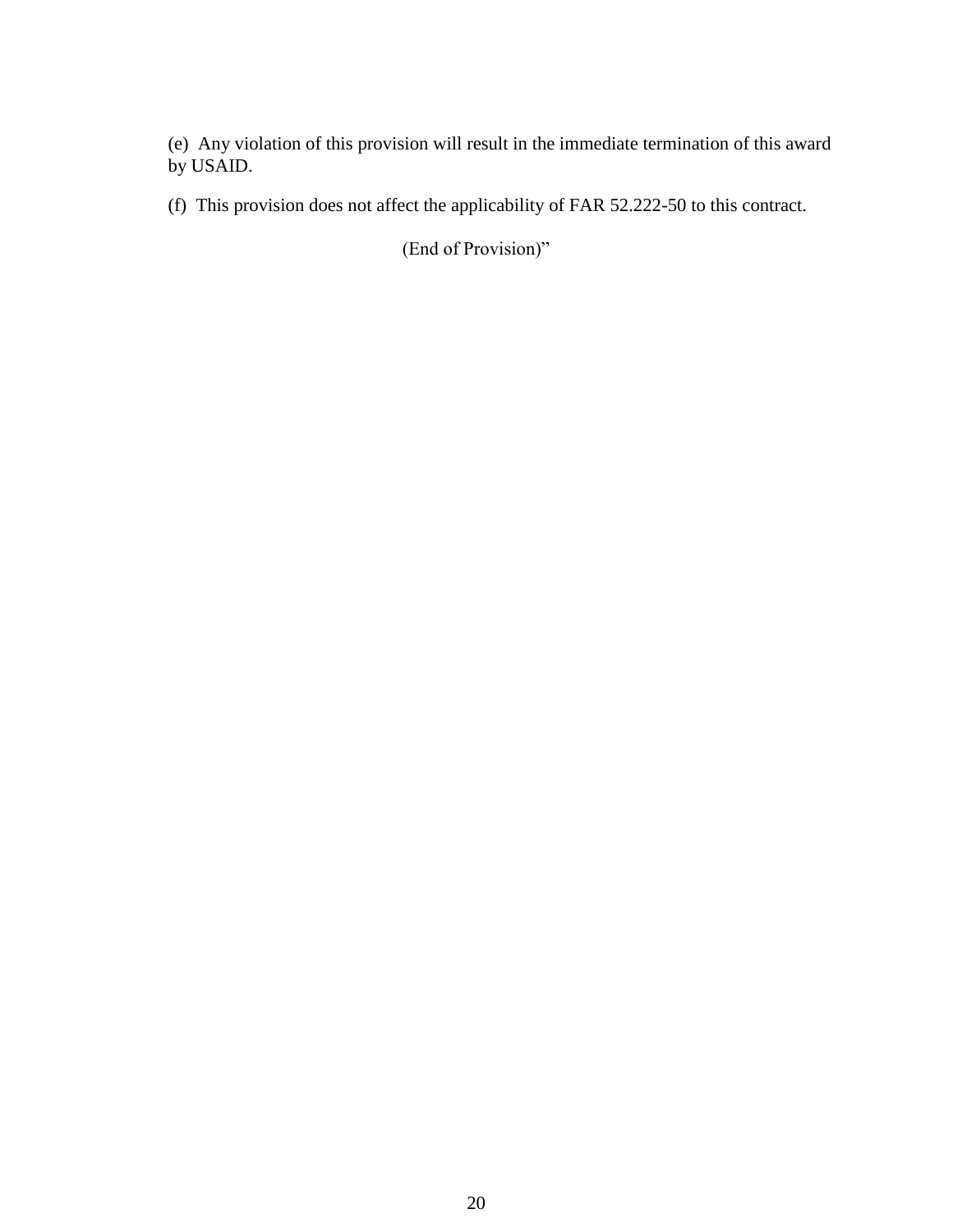# **ATTACHMENT D – Background**

#### A. Leadership Act Statutory Provisions:

The United States Leadership Against HIV/AIDS, Tuberculosis, and Malaria Act of 2003, Pub.L. No. 108-25 (2003) (the "Leadership Act") authorized funds to be appropriated for HIV/AIDS activities for the fiscal years 2004-2008. The Leadership Act was reauthorized by the Tom Lantos and Henry J. Hyde United States Global Leadership Against HIV/AIDS, Tuberculosis, and Malaria Reauthorization Act of 2008, Pub.L. No. 110-293 (2008) (the "Reauthorization Act"), which authorized funds to be appropriated for HIV/AIDS activities for the fiscal years 2009-2013. The Leadership Act was further amended by the PEPFAR Stewardship and Oversight Act of 2013, Pub.L. No. 113-56 (2013). The Leadership Act, as amended, includes, among other things, certain restrictions on the award and use of funds for HIV/AIDS activities, and requires recipients of those funds to have certain policies in place.

The Leadership Act was amended by the Consolidated Appropriations Act of 2004, Division D – Foreign Operations, Export Financing, and Related Programs Appropriations ("FY 04 Appropriations Act"), Title II – Bilateral Economic Assistance, United States Agency for International Development, Child Survival and Health Programs Fund to exempt the Global Fund to Fight AIDS, Tuberculosis and Malaria, the World Health Organization, the International AIDS Vaccine Initiative, and any United Nations agency from certain requirements.

Section 301 of the Leadership Act, as amended, entitled "Assistance to Combat HIV/AIDS," includes the following provisions:

"(d) ELIGIBILITY FOR ASSISTANCE. – An organization, including a faith-based organization, that is otherwise eligible to receive assistance under section 104A of the Foreign Assistance Act of 1961, under this Act, or under any amendment made by this Act or by the Tom Lantos and Henry J. Hyde United States Global Leadership Against HIV/AIDS, Tuberculosis, and Malaria Reauthorization Act of 2008, for HIV/AIDS prevention, treatment, or care—

- (1) shall not be required, as a condition of receiving such assistance—
	- (A) to endorse or utilize a multisectoral or comprehensive approach to combating HIV/AIDS; or
	- (B) to endorse, utilize, make a referral to, become integrated with, or otherwise participate in any program or activity to which the organization has a religious or moral objection; and
- (2) shall not be discriminated against in the solicitation or issuance of grants, contracts, or cooperative agreements under such provisions of law for refusing to meet any requirement described in paragraph (1).

(e) LIMITATION. – No funds made available to carry out this Act, or any amendment made by this Act, may be used to promote or advocate the legalization or practice of prostitution or sex trafficking. Nothing in the preceding sentence shall be construed to preclude the provision to individuals of palliative care, treatment, or post-exposure pharmaceutical prophylaxis, and necessary pharmaceuticals and commodities, including test kits, condoms, and when proven effective, microbicides.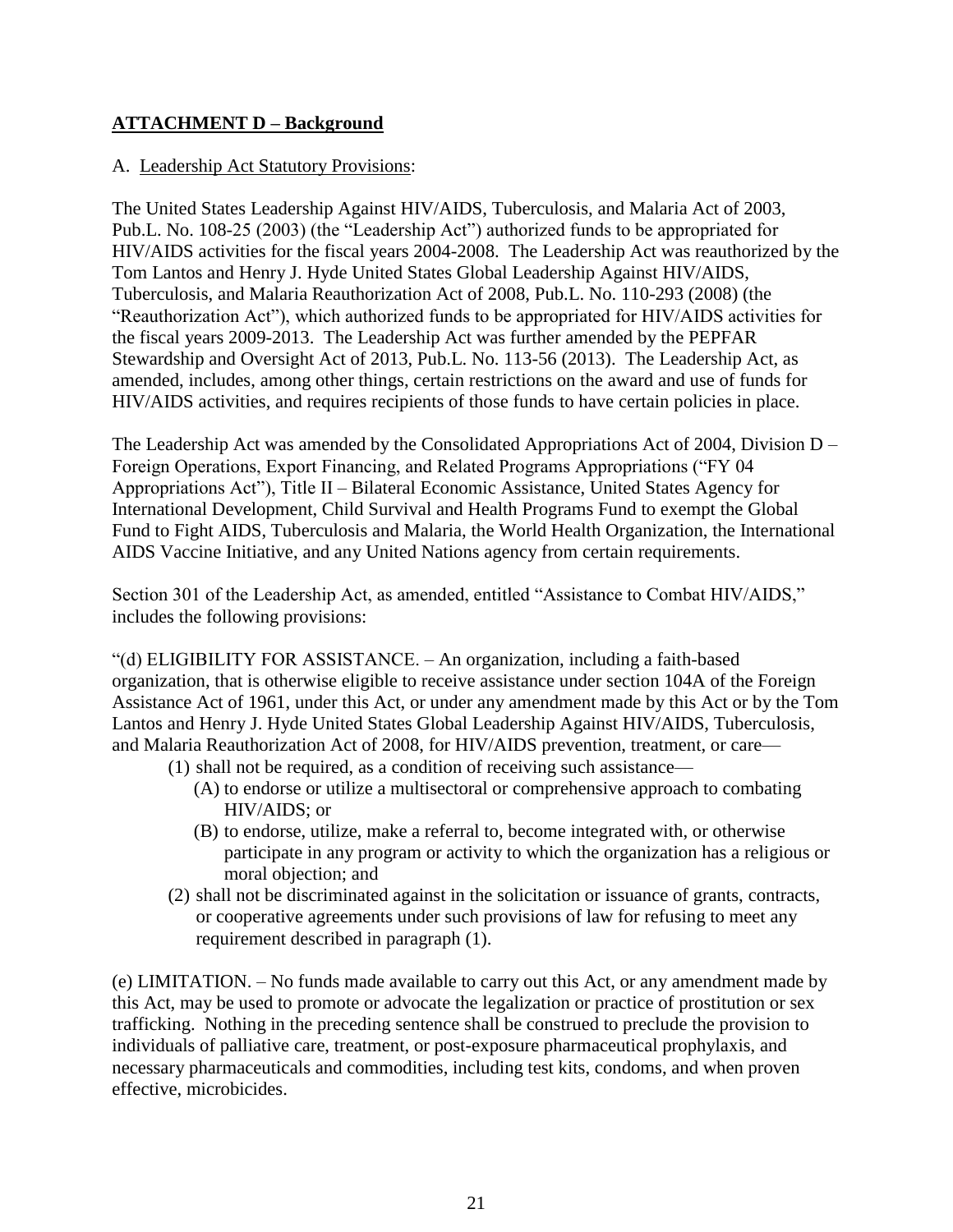(f) LIMITATION. – No funds made available to carry out this Act, or any amendment made by this Act, may be used to provide assistance to any group or organization that does not have a policy explicitly opposing prostitution and sex trafficking, except that this subsection shall not apply to the Global Fund to Fight AIDS, Tuberculosis and Malaria, the World Health Organization, the International AIDS Vaccine Initiative or to any United Nations agency."

During legislative debate on the Leadership Act, in response to a question from Senator Leahy on the Senate floor regarding provision (f) above, Senator Frist stated that "a statement in the contract or grant agreement between the U.S. Government and such organization that the organization is opposed to the practices of prostitution and sex trafficking because of the psychological and physical risks they pose for women . . . would satisfy the intent of the provision." 149 Cong. Rec. S6457 (daily ed. May 15, 2003)(statement of Sen. Frist).

The Statement of Managers of the FY 04 Appropriations Act states that the conferees "intend that for purposes of this provision, the World Health Organization includes its six regional offices: The Americas (PAHO); South-East Asia (SEARO); Africa (AFRO); Eastern Mediterranean (EMRO); Europe (EURO); and Western Pacific (WPRO)."

Although the above-named organizations are exempt from section 301(f) of the Leadership Act, they are subject to the AAPD 14-04 provisions that implement section 301 (e) of the Leadership Act, as amended. However, as under AAPD 05-04 and AAPD 12-04, this AAPD 14-04 does not apply to USAID contributions to capital of multidonor trust funds, such as to the Trust Fund for the Global Fund to Fight AIDS, Tuberculosis and Malaria.

## B. Leadership Act Litigation

In 2005, section 301(f) of the Leadership Act was challenged as unconstitutional, and in 2013, the Supreme Court affirmed a Second Circuit decision that upheld a lower court's preliminary injunction prohibiting the application of the policy requirement to U.S. organizations, finding that such a condition of federal funding violates the First Amendment. Consistent with the Supreme Court's decision, the requirement to have a specific policy as stated in section 301(f) no longer applies to U.S. organizations.

In coordination with The Office of the Global Coordinator at the State Department and The Department of Health and Human Services, USAID has ceased applying the section 301(f) requirement to U.S. NGOs, whether they are prime recipients or subrecipients, of Leadership Act HIV/AIDS funds. However, the requirement remains applicable to non-U.S. NGOs and PIOs that receive funds for HIV/AIDS activities, whether a prime recipient or subrecipient, unless exempted pursuant to Sections A.4(b), B.2(b) and C.4(b) in Attachments A, B and C.

#### C. Organizational Integrity Guidance

In July 2007, USAID issued guidance designed to provide additional clarity for COs and AOs regarding the application of Section 301(f) of the Leadership Act.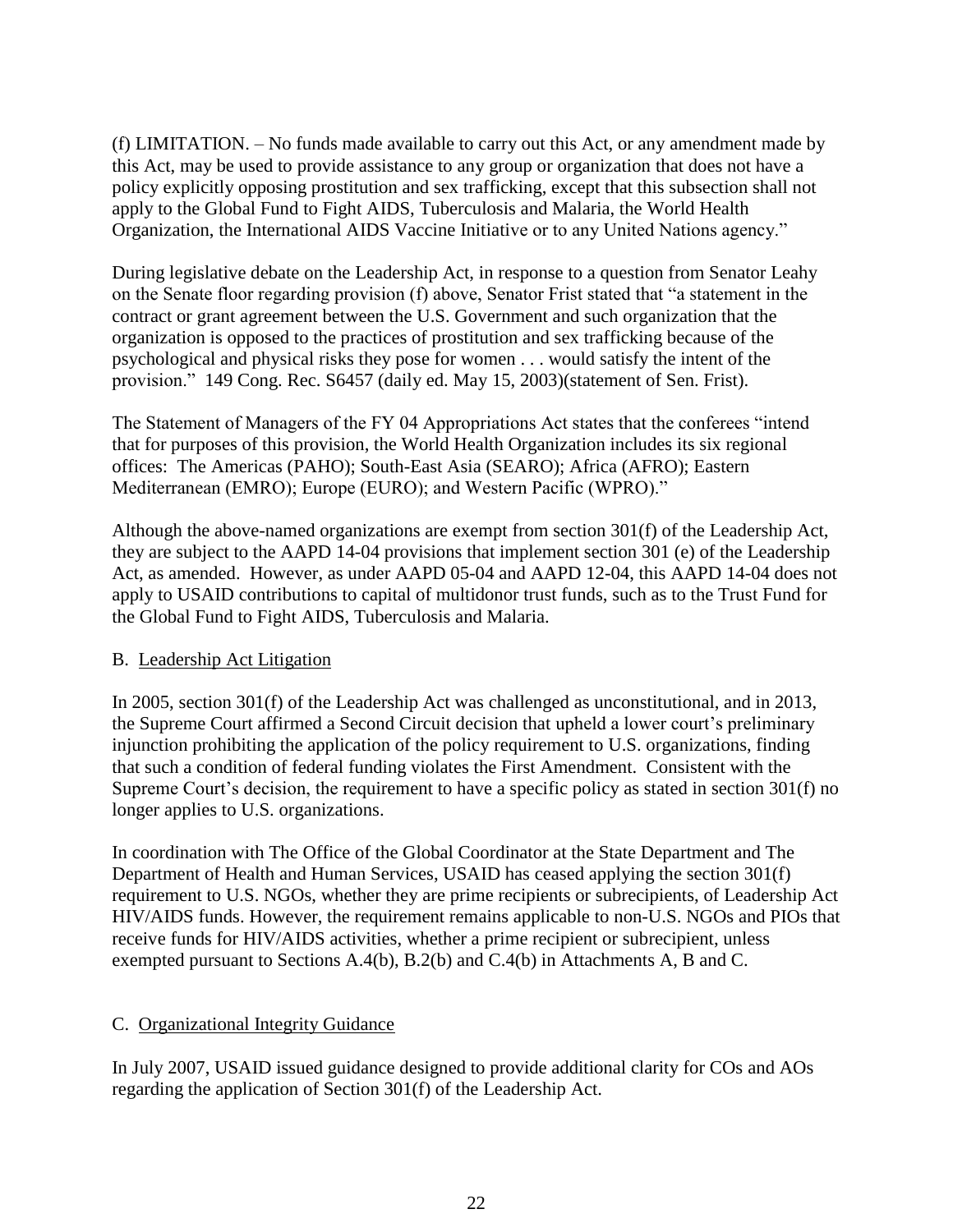This clarifying guidance was also issued to Contracting Specialists, Contracting Officers' Representatives (CORs) and Agreement Officers' Representatives (AORs), Health Officers, and USAID's implementing partners (e.g., grantees, recipients and contractors).

The guidance noted that in enacting the Leadership Act, Congress developed a framework to combat the global spread of HIV/AIDS, tuberculosis, and malaria. The Leadership Act provides that all HIV/AIDS funding recipients, subject to limited exceptions, must have a policy explicitly opposing prostitution and sex trafficking. The guidance noted it is critical to the effectiveness of Congress's plan and to the U.S. Government's foreign policy underlying this effort, that the integrity of Leadership Act HIV/AIDS programs and activities implemented by organizations receiving Leadership Act HIV/AIDS funds is maintained, and that the U.S. Government's message opposing prostitution and sex trafficking is not confused by conflicting positions of implementing organizations.

Accordingly, USAID provided Organizational Integrity Guidance in AAPD 05-04 Amendment No. 1, and Amendment No. 3 to AAPD 05-04 modified that Organizational Integrity Guidance.

The guidance clarified that the Government's organizational partners that have agreed that they oppose prostitution and sex trafficking, may, consistent with the policy requirement, maintain an affiliation with separate organizations that do not satisfy the policy requirement, provided that such affiliations do not threaten the integrity of the Government's programs and its message opposing prostitution and sex trafficking, as specified in this guidance. To maintain program integrity, adequate separation is required between any federally funded partner organization and an affiliate that engages in activities inconsistent with a policy against prostitution and sex trafficking.

The criteria for affiliate independence are modeled on criteria upheld as constitutional by the U.S. Court of Appeals for the Second Circuit in Velazquez v. Legal Services Corporation, 164 F.3d 757, 767 (2d Cir. 1999), and Brooklyn Legal Services Corp. v. Legal Services Corp., 462 F.3d 219, 229-33 (2d Cir. 2006), cases involving similar organization-wide limitations applied to recipients of federal funding.

A recipient of Leadership Act HIV/AIDS funds may maintain an affiliation with an independent organization that engages in activities inconsistent with an opposition to prostitution and sex trafficking while remaining in compliance with the policy requirement.

The independent affiliate's position on these issues will have no effect on the recipient organization's eligibility for Leadership Act HIV/AIDS funds, so long as the affiliate satisfies the criteria for objective integrity and independence, as detailed in the guidance. By ensuring adequate separation between the recipient and affiliate organizations, these criteria guard against a public perception that the affiliate's views on prostitution and sex trafficking may be attributed to the recipient organization and thus to the Government, thereby avoiding the risk of confusing the Government's message opposing prostitution and sex trafficking.